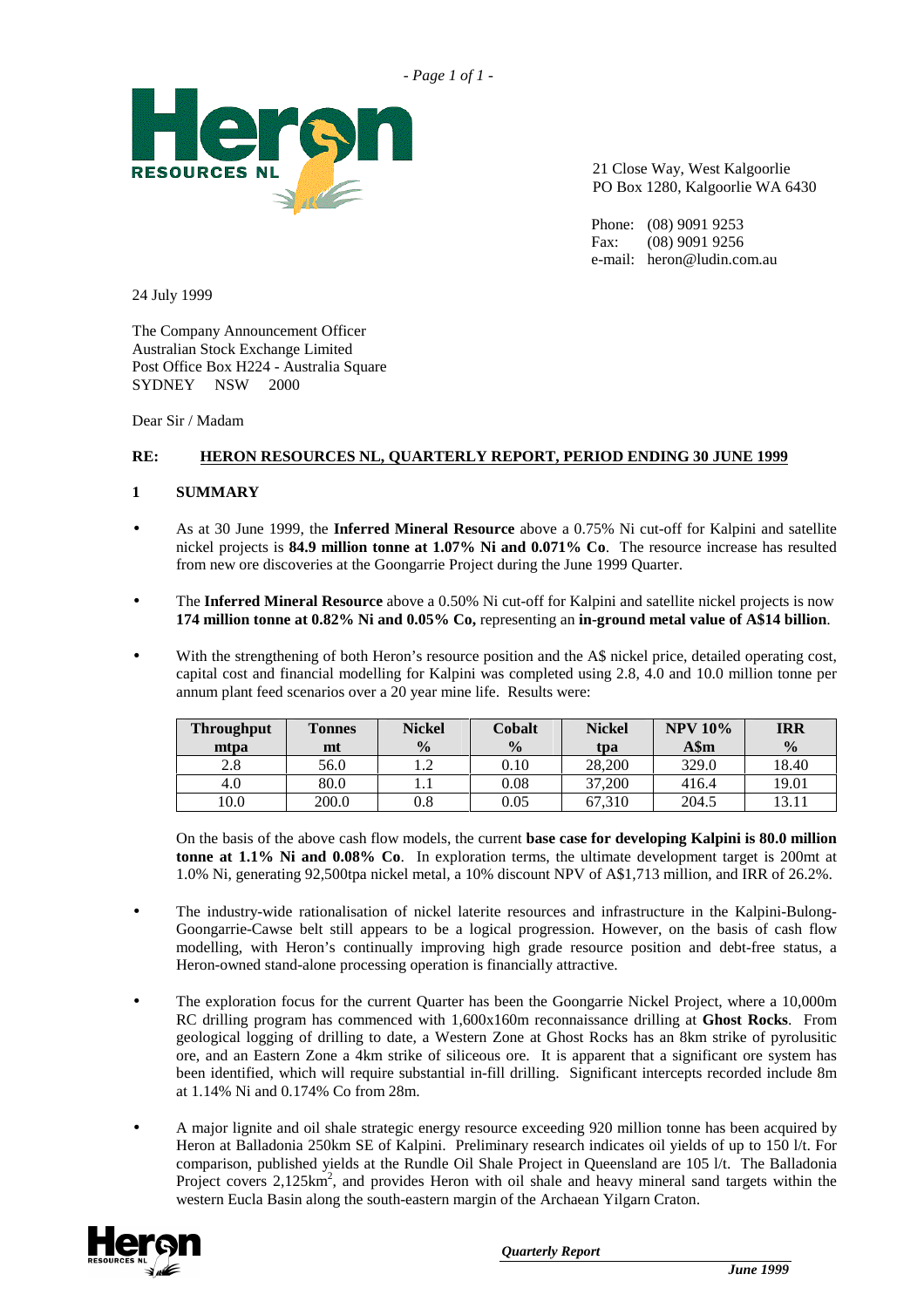The Heron Balladonia applications form a contiguous block of tenements targeting an Eocene palaeoshoreline which trends 70km SSW from Balladonia to east of Esperance. The total area of prospective Tertiary basins controlled by Heron exceeds 350km<sup>2</sup>, compared to for example a total area for the Collie Coalfield of 30 km<sup>2</sup>. The Balladonia Project thus represents a substantial hydrocarbon exploration target.

| <b>BALLADONIA OILSHALE PROJECT</b>                                                |                                               |                                  |                          |  |  |  |  |  |  |
|-----------------------------------------------------------------------------------|-----------------------------------------------|----------------------------------|--------------------------|--|--|--|--|--|--|
|                                                                                   |                                               | <b>Inferred Mineral Resource</b> |                          |  |  |  |  |  |  |
| <b>Deposit Name</b>                                                               | <b>Tonnage</b>                                | Overburden:Ore                   | <b>Registered Holder</b> |  |  |  |  |  |  |
|                                                                                   | <b>Million Tonne</b><br><b>Inferred Ratio</b> |                                  |                          |  |  |  |  |  |  |
| Florabel                                                                          | 650                                           | 5:1                              | Heron                    |  |  |  |  |  |  |
| Coobaninya                                                                        | 270                                           | 7:1                              | Heron                    |  |  |  |  |  |  |
| Balladonia Homestead<br>No estimate calculated<br>No estimate calculated<br>Heron |                                               |                                  |                          |  |  |  |  |  |  |
| <b>TOTAL</b>                                                                      | 920                                           | 5.6:1                            |                          |  |  |  |  |  |  |

Resource estimates are qualitative at best, but previous explorers have stated indications as follows:

The impact of this energy, sulphur and limestone resource on Kalpini cash flows is yet to be quantified.

• An Information Memorandum summarising the various resources and development strategies available to Heron was compiled as an introduction to the Kalpini Nickel Project for potential investors. The document is available subject to Confidentiality Agreement. Project resource inventory is as follows:

| <b>Tenement Summary with Resources</b> |                  |                 |                   |                      |                           |  |  |  |  |  |
|----------------------------------------|------------------|-----------------|-------------------|----------------------|---------------------------|--|--|--|--|--|
| Project                                | <b>Number</b>    | Area            | <b>Expend</b>     | <b>Location</b>      | <b>Resource</b>           |  |  |  |  |  |
|                                        | <b>Tenements</b> | km <sup>2</sup> | <b>Commit A\$</b> |                      | <b>Status</b>             |  |  |  |  |  |
| Kalpini                                | 43               | 741             | 301,160           | 65km NE Kalgoorlie   | 41.9mt at 1.1% Ni         |  |  |  |  |  |
| Goongarrie                             | 46               | 751             | 277,340           | 70km NNW Kalgoorlie  | 17.9mt at 1.0% Ni         |  |  |  |  |  |
| Lake Rebecca                           | 3                | 4               | 43,800            | 90km ENE Kalgoorlie  | 13.8mt at 1.1% Ni         |  |  |  |  |  |
| Edjudina                               | 40               | 683             | 402,098           | 130km NNE Kalgoorlie | 11.4mt at 1.0% Ni         |  |  |  |  |  |
| Transline                              | 18               | 581             | 20,000            | 65km ESE Kalgoorlie  | known Ni laterite         |  |  |  |  |  |
| Merolia                                | 12               | 317             | 117,320           | 240km NE Kalgoorlie  | known Ni laterite         |  |  |  |  |  |
| Victory                                | 10               | 113             | 84,120            | 270km NNW Kalg       | known Ni laterite         |  |  |  |  |  |
| Lawrence Find                          | 7                | 858             | 20,000            | 180km NW Kalgoorlie  | known Ni laterite         |  |  |  |  |  |
| <b>Frances Lesley</b>                  | 6                | 117             | 8,000             | 100km NW Kalgoorlie  | known Ni laterite         |  |  |  |  |  |
| Dunnsville                             | 12               | 147             | 0                 | 60km NW Kalgoorlie   | known Ni laterite         |  |  |  |  |  |
| Logans Find                            | 20               | 199             | 41,520            | 75km S Kalgoorlie    | known Ni                  |  |  |  |  |  |
| Pioneer                                | 3                | 271             | 0                 | 115km S Kalgoorlie   | known Ni                  |  |  |  |  |  |
| Mt Hunt                                | $\overline{2}$   | 16              | 0                 | 15km S Kalgoorlie    | known Ni                  |  |  |  |  |  |
| Kurramia                               | 9                | 12              | $\theta$          | 5km E Kalgoorlie     | known Co laterite         |  |  |  |  |  |
| Mt Martin                              | 5                | 61              | 10,000            | 30km SE Kalgoorlie   | known Ni                  |  |  |  |  |  |
| Bungalbin                              | 14               | 1,126           | 0                 | 150km WNW Kalg       | 66mt Fe, known Ni         |  |  |  |  |  |
| Maggie Hays                            | 1                | 81              | $\mathbf{0}$      | 250km SW Kalgoorlie  | known Ni laterite         |  |  |  |  |  |
| Balladonia                             | 13               | 2,125           | $\theta$          | 250km SE Kalgoorlie  | 920 <sub>mt</sub> lignite |  |  |  |  |  |
| <b>TOTAL</b>                           | 265              | 8,211           | 1,325,358         |                      | 85.0mt at 1.1% Ni         |  |  |  |  |  |

• Heron now has a website, containing Annual and Quarterly Reports, as well as a pictorial coverage of drilling and other field activities:

http://www.heronresources.com.au

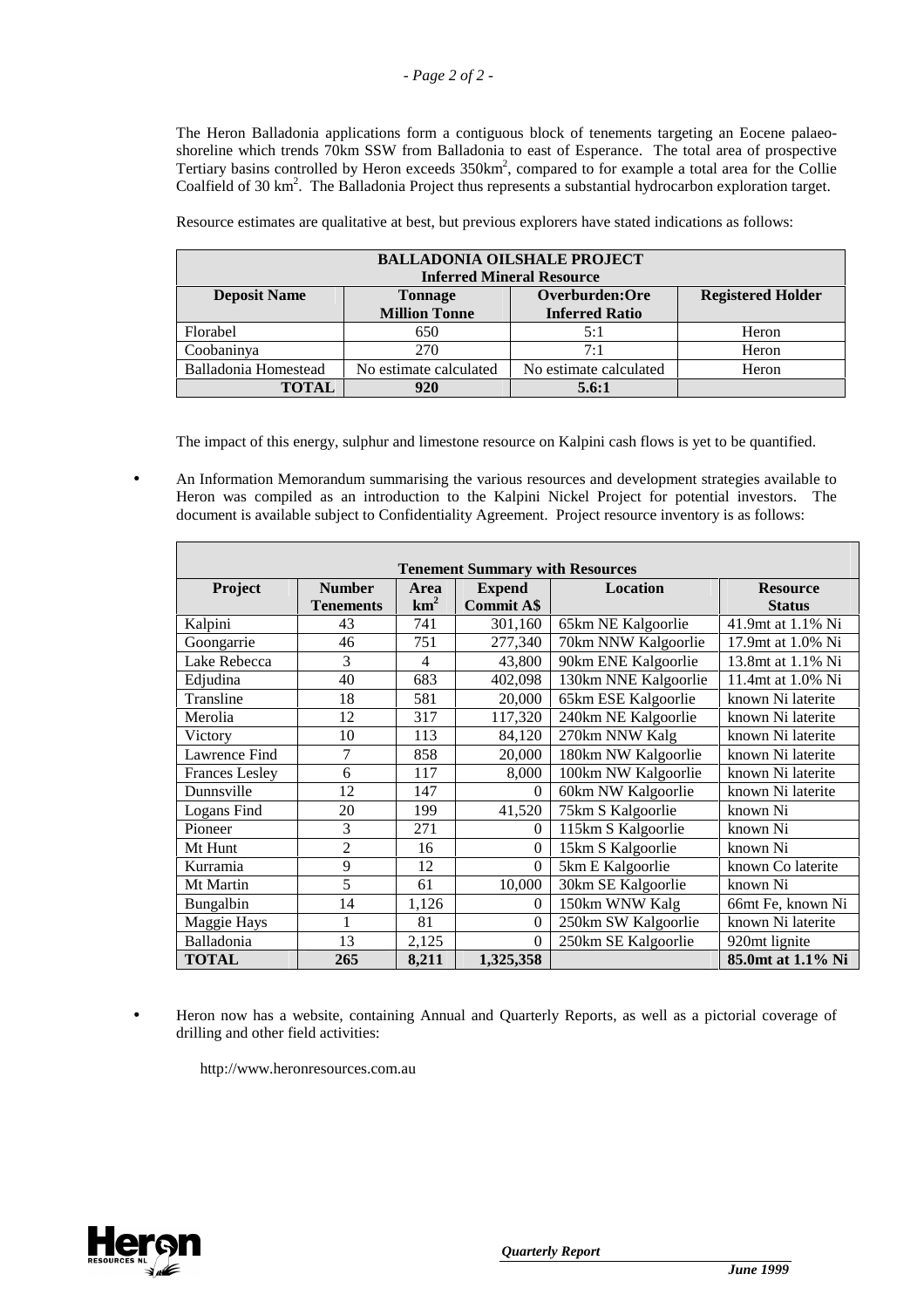

**Figure 1 Regional Geology and Tenement Locations** 

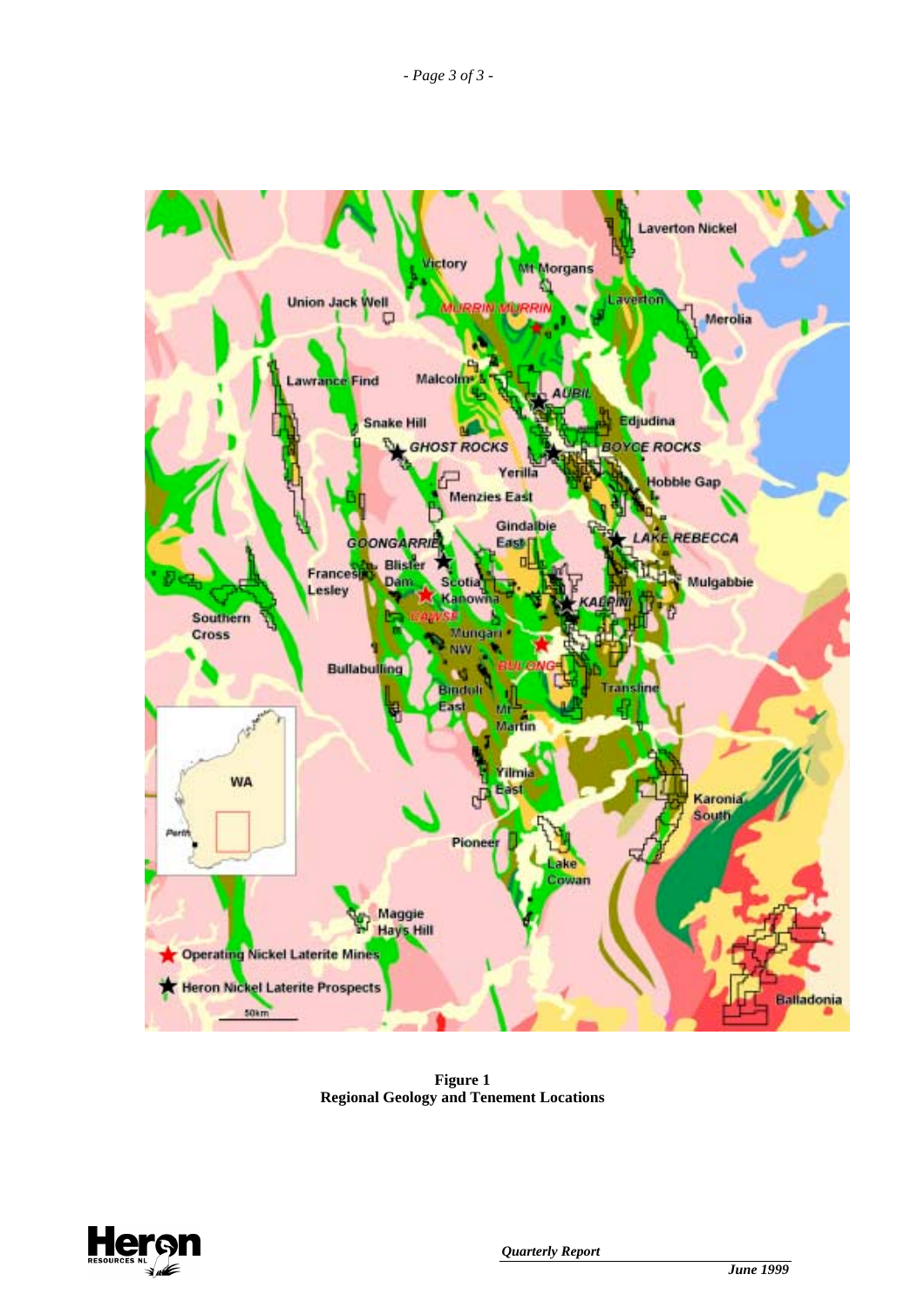### **2 EXPLORATION REVIEW**

## **2.1 Emu Fault Province**

#### **2.1.1 Kalpini Nickel Project**

Heron 100% Nickel (- gold)

On the basis of Heron reconnaissance drilling, surface exposures, old drill-hole sampling, and aeromagnetic interpretation, the total Heron Inferred Mineral Resource at a 0.75% Ni cut-off is:

| <b>Table 1</b>                                 |                  |               |       |                                                       |               |               |               |  |  |
|------------------------------------------------|------------------|---------------|-------|-------------------------------------------------------|---------------|---------------|---------------|--|--|
| <b>KALPINI NICKEL PROJECT</b>                  |                  |               |       |                                                       |               |               |               |  |  |
|                                                |                  |               |       | Inferred Mineral Resource Inventory, 0.75% Ni Cut-off |               |               |               |  |  |
| Project                                        | Pit              | <b>Strike</b> | Width | <b>Tonne</b>                                          | Ni            | Co            | Ni4Co         |  |  |
|                                                |                  | km            | km    | million                                               | $\frac{0}{0}$ | $\frac{0}{0}$ | $\frac{0}{0}$ |  |  |
| Acra North                                     | K <sub>1</sub> a | 1.60          | 0.12  | 1.85                                                  | 1.02          | 0.087         | 1.37          |  |  |
| Acra North                                     | K <sub>1</sub> b | 0.40          | 0.20  | 0.73                                                  | 1.06          | 0.096         | 1.44          |  |  |
| Acra North                                     | K <sub>1c</sub>  | 0.40          | 0.12  | 0.72                                                  | 1.00          | 0.092         | 1.37          |  |  |
| Acra North                                     | K1d              | 1.90          | 0.20  | 3.58                                                  | 1.00          | 0.064         | 1.26          |  |  |
| Acra North                                     | K <sub>2</sub> a | 1.70          | 0.16  | 4.92                                                  | 1.33          | 0.067         | 1.60          |  |  |
| Acra North                                     | K <sub>2</sub> b | 0.50          | 0.08  | 0.08                                                  | 1.08          | 0.012         | 1.13          |  |  |
| Acra North                                     | K <sub>2c</sub>  | 0.50          | 0.08  | 0.38                                                  | 1.13          | 0.056         | 1.35          |  |  |
| <b>Wellington East</b>                         | $\overline{K3}$  | 2.50          | 0.20  | 3.07                                                  | 1.04          | 0.079         | 1.36          |  |  |
| <b>Wellington East</b>                         | $\overline{K4}$  | 3.60          | 0.16  | 7.05                                                  | 1.18          | 0.068         | 1.45          |  |  |
| <b>Wellington East</b>                         | $\overline{K5}$  | 1.20          | 0.24  | 1.60                                                  | 1.21          | 0.098         | 1.60          |  |  |
| <b>Wellington East</b>                         | K6a              | 1.00          | 0.16  | 2.64                                                  | 1.04          | 0.097         | 1.43          |  |  |
| <b>Wellington East</b>                         | K6b              | 0.40          | 0.16  | 0.21                                                  | 0.92          | 0.092         | 1.29          |  |  |
| <b>Wellington East</b>                         | K <sub>6c</sub>  | 3.00          | 0.20  | 6.51                                                  | 1.04          | 0.060         | 1.28          |  |  |
| <b>Wellington East</b>                         | K <sup>8</sup>   | 2.30          | 0.30  | 4.92                                                  | 0.97          | 0.087         | 1.32          |  |  |
| <b>Wellington Fold</b>                         | $\overline{K9}$  | 1.10          | 0.20  | 2.10                                                  | 0.88          | 0.067         | 1.15          |  |  |
| Wellington North                               | K10              | 0.80          | 0.20  | 1.51                                                  | 1.04          | 0.059         | 1.28          |  |  |
| <b>Total Kalpini</b>                           |                  |               |       | 41.87                                                 | 1.08          | 0.074         | 1.38          |  |  |
|                                                |                  |               |       |                                                       |               |               |               |  |  |
| Goongarrie Hill                                | G1               | 5.80          | 0.20  | 15.49                                                 | 1.05          | 0.060         | 1.29          |  |  |
| <b>Ghost Rock</b>                              | G <sub>2</sub>   | 0.80          | 0.08  | 2.40                                                  | 0.98          | 0.076         | 1.28          |  |  |
| <b>Total Goongarrie</b>                        |                  |               |       | 17.89                                                 | 1.04          | 0.062         | 1.33          |  |  |
| Lake Rebecca                                   | R1               | 2.20          | 0.30  | 11.00                                                 | 1.16          | 0.076         | 1.46          |  |  |
| Lake Rebecca                                   | R <sub>2</sub>   | 1.10          | 0.15  | 2.77                                                  | 0.99          | 0.027         | 1.10          |  |  |
| <b>Total Rebecca</b>                           |                  |               |       | 13.77                                                 | 1.13          | 0.066         | 1.38          |  |  |
|                                                |                  |               |       |                                                       |               |               |               |  |  |
| <b>Boyce Creek</b>                             | Y1               | 1.00          | 0.20  | 6.02                                                  | 0.95          | 0.092         | 1.32          |  |  |
| Lady Byron                                     | Y <sub>2</sub>   | 0.60          | 0.20  | 2.82                                                  | 1.06          | 0.049         | 1.26          |  |  |
| <b>Aubils</b>                                  | Y3               | 0.80          | 0.20  | 2.57                                                  | 1.00          | 0.100         | 1.40          |  |  |
| <b>Total Yerilla</b>                           |                  |               |       | 11.41                                                 | 0.99          | 0.083         | 1.32          |  |  |
|                                                |                  |               |       |                                                       |               |               |               |  |  |
| 1.35<br><b>TOTAL</b><br>84.94<br>1.07<br>0.071 |                  |               |       |                                                       |               |               |               |  |  |

The resource estimate uses intercepts above 0.75% Ni over a minimum 2 metre vertical thickness, with a maximum 2 metre of internal waste within the calculated intercept. An SG of 1.6 is assumed, based on a range of 1.3 to 2.25 as inferred from drill chip logging, and validated by a 2,000m down-hole density log survey.

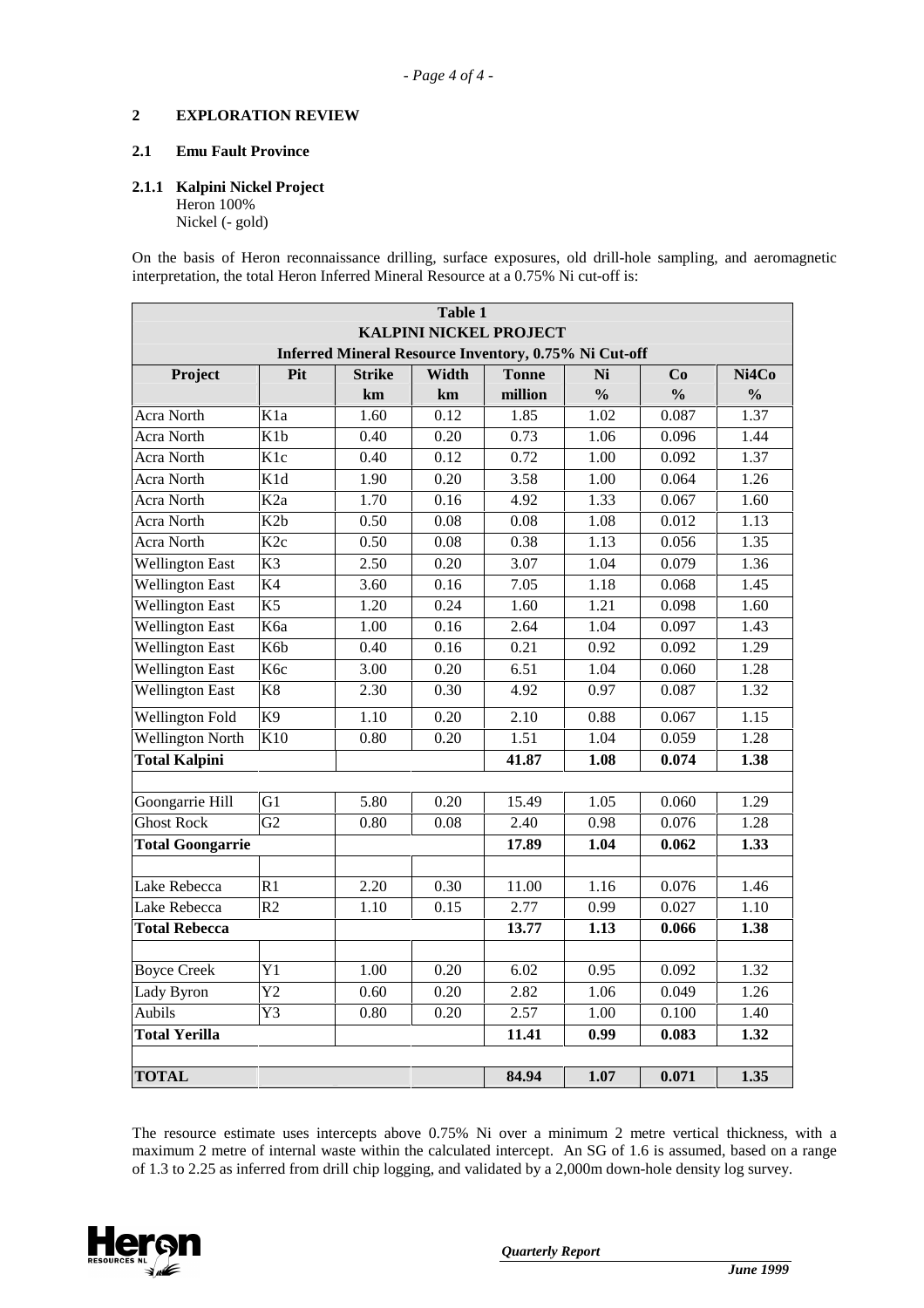*- Page 5 of 5 -* 



**Figure 2** 



**Figure 3** 

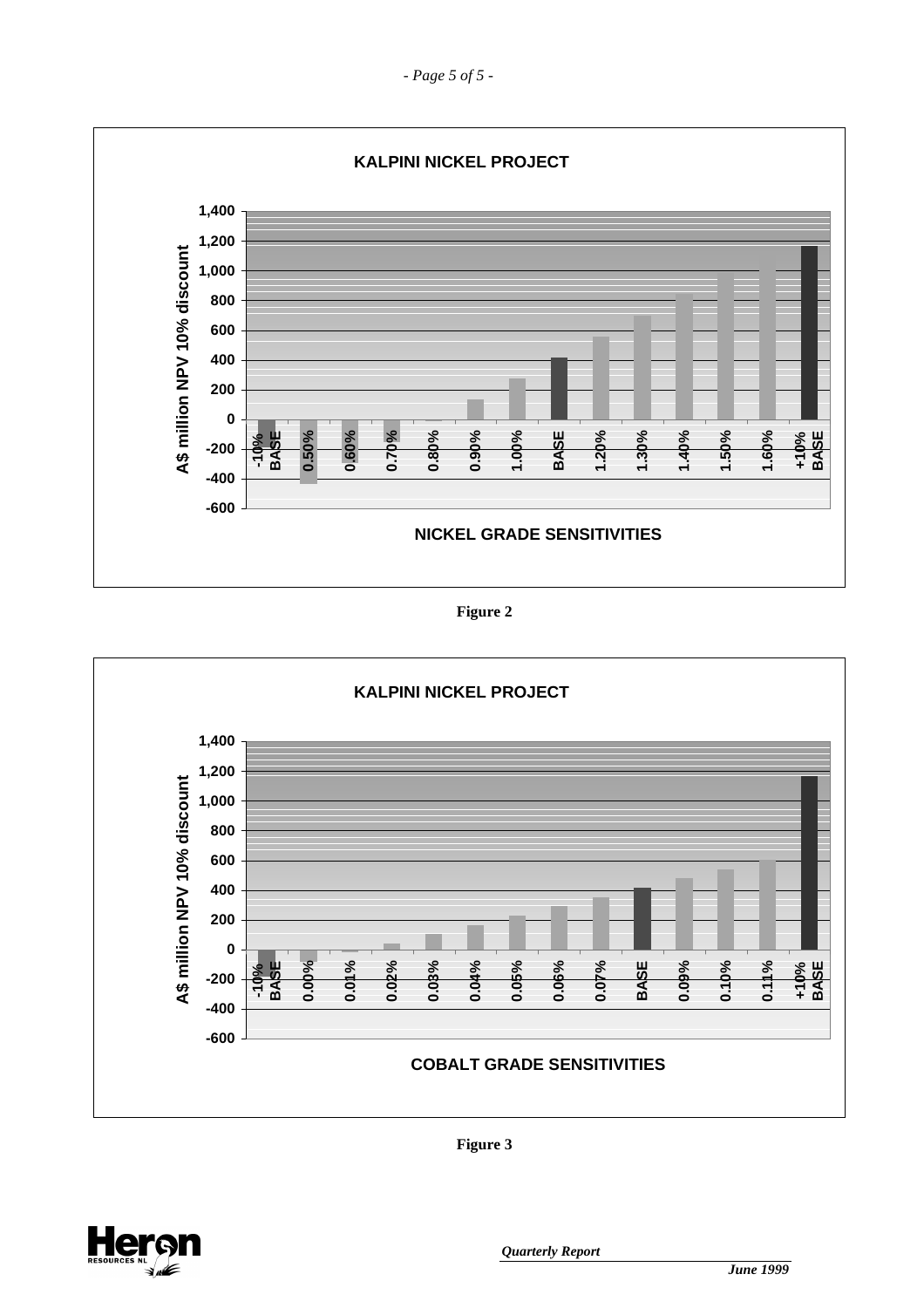## *- Page 6 of 6 -*

Detailed financial models were completed for the Kalpini Nickel Project. The base case as at 30 June 1999 is:

- 80,000,000 tonnes at 1.1% Ni and 0.08% Co. Capital and operating parameters have been scaled-up from the Bateman Kinhill Pre-feasibility Study reported in the March 1999 Quarterly Report.
- Nickel price US\$2.50/lb, cobalt price US\$10.00/lb, exchange rate A\$=US\$0.65.
- Mining cost \$11.00/t, processing + maintenance cost \$45.75/t, administration \$2.00/t.
- Capital expenditure \$880 million, 70% debt funded, 10% interest rate, payback in Year 4.
- Life of project average US\$/lb operating cost US\$1.14 after cobalt credits, or US\$1.86 as total cash cost.

The main conclusions from the financial studies were:

- The project is strongly sensitive to nickel grade, nickel price and debt: equity ratio.
- With all other base case parameters fixed, varying the nickel grade indicates a break-even grade of 0.8% Ni. Varying the cobalt grade indicates a break-even grade of 0.02% Co (Figure 2,3).
- With all other base case parameters fixed, individual break-even commodity prices are US\$1.85/lb for nickel, and US\$2.00/lb for cobalt.
- Recovery is not sensitive, indicating excessive autoclave resident times are not required.
- The NPV is maximised at a relatively coarse screen size, with 10% oversize reject being satisfactory.
- Exchange rate and capital cost are not cash flow sensitive.

At a US\$2.50/lb nickel price, the Kalpini Nickel Project is financially robust, with Internal Rate of Return ("IRR") of 19.01%, and Net Present Value ("NPV") at a 10% discount rate of A\$416.4 million.

At US\$3.00/lb and US\$3.50/lb nickel prices, the Kalpini Nickel Project is financially excellent, with projected IRRs of 23.54% and 27.26% respectively, and NPVs at a 10% discount rate of A\$729.0 million and A\$1,012.0 million respectively (Figure 4).

Global Mining Services, mining consultants of Perth, completed an independent ore reserve evaluation for Kalpini. The Heron resource estimates were validated. The exercise indicated that the in-fill drilling requirement for the next stage of feasibility is 80x40m.

Discussions are current for treating a small parcel of high grade Ni-Co ore through an established PAL plant.



**Figure 4 US\$/lb NPV Analysis at 2.50, 3.00 and 3.50 Nickel Price** 

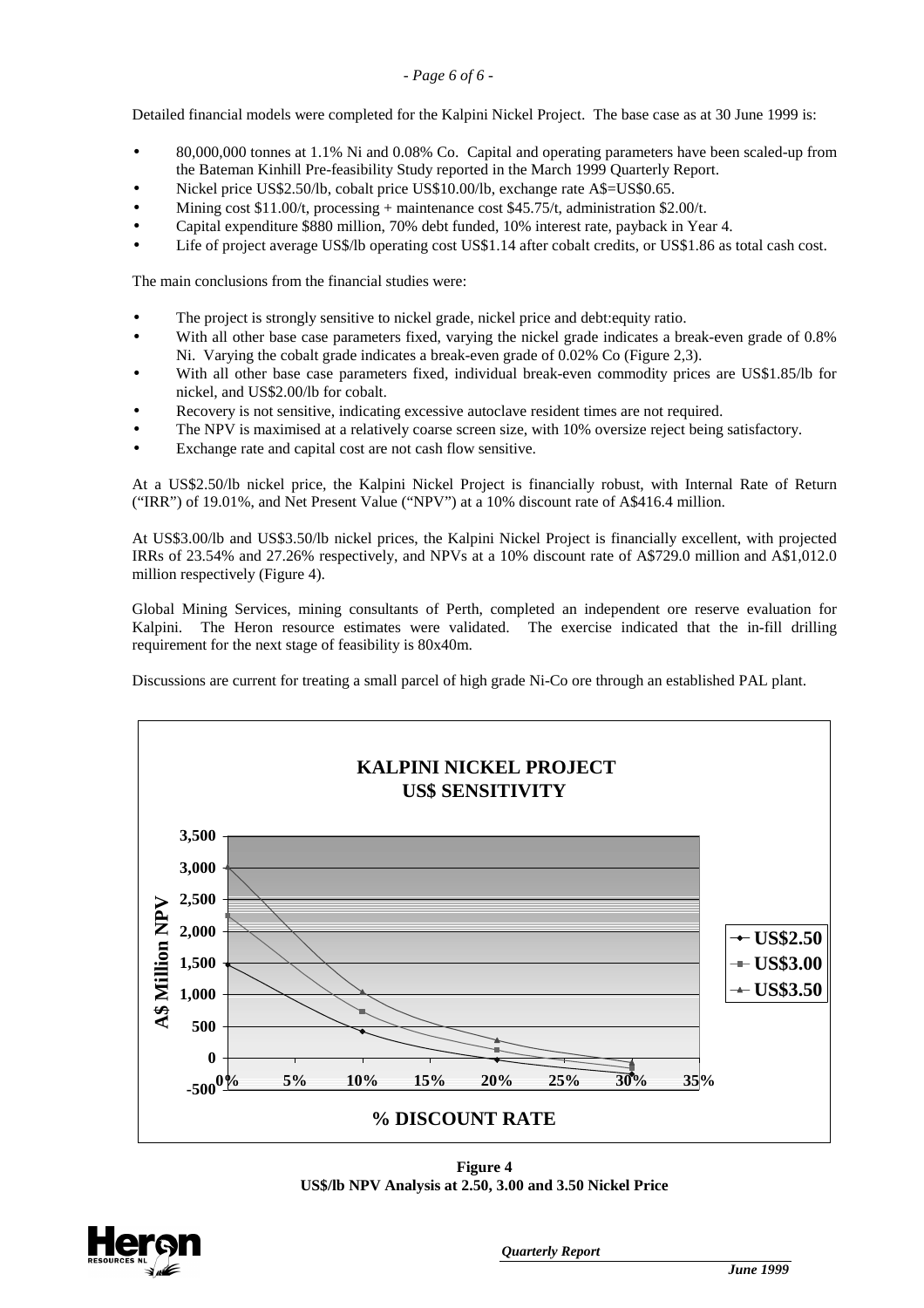**2.1.2 Transline Project**  Heron 100% Nickel (- gold)

Exploration Licence applications await grant.

#### **2.2 SCOTIA KANOWNA DOME PROVINCE**

During the Quarter, target selection, collar survey and a 10,000m RC drilling program testing high priority lateritic nickel-cobalt targets commenced at Goongarrie South, Goongarrie Hill and Ghost Rocks.

#### **2.2.1 Goongarrie South Project**

Heron 100% Nickel

Heron executed its agreement with PacMin Mining Corporation Limited ("Pacmin") for the purchase of Pacmin's tenement holding between Scotia and Goongarrie South. The Cawse nickel laterite mine is located within precisely the same stratigraphic unit as the Pacmin acquisition tenements.

Based on appraisal of aeromagnetic data, a 7km strike extent of the komatiite sequence is interpreted to be highly prospective for nickel laterite mineralisation. Confirmation of ore grade nickel laterite is present in old drilling.

Heron's composite sampling of previous RAB drilling has returned a number of significant intersections, including 22m at 0.81% Ni and 0.12% Co within siliceous laterite, and 20m at 0.89% Ni and 0.17% Co within siliceous limonitic ore. The high cobalt content of the mineralisation is encouraging.

Exploration work for gold was completed by a previous tenement holder, and included regolith and aeromagnetic interpretation, and drilling 42 RAB holes for a 1,735m total metreage. Despite the program targeting gold, minor nickel data is recorded, and includes some significant intersections, given the limited extent of the RAB drilling program:

| Table 2<br><b>GOONGARRIE SOUTH NICKEL PROJECT</b>                  |              |             |             |    |                 |               |               |               |  |
|--------------------------------------------------------------------|--------------|-------------|-------------|----|-----------------|---------------|---------------|---------------|--|
| Previous RAB Drilling, Significant Intersections, 0.75% Ni Cut-off |              |             |             |    |                 |               |               |               |  |
| Hole                                                               | <b>North</b> | <b>East</b> | <b>From</b> | Tо | <b>Interval</b> | Ni            | Co            | Ni4Co         |  |
|                                                                    | m            | m           | m           | m  | m               | $\frac{6}{9}$ | $\frac{0}{0}$ | $\frac{6}{9}$ |  |
| SCR <sub>05</sub>                                                  | 9100         | 6110        | 9           | 25 | 16              | 1.53          | 0.132         | 2.06          |  |
| SCR <sub>21</sub>                                                  | 5810         | 7370        | 18          | 22 | 4               | 0.73          | 0.069         | 1.01          |  |
|                                                                    |              |             | 29          | 41 | 12              | 0.71          | 0.025         | 0.81          |  |
|                                                                    |              | incl        | 33          | 36 | 3               | 1.11          | 0.029         | 1.23          |  |
| SCR <sub>22</sub>                                                  | 5805         | 7330        | 13          | 18 | 5               | 0.89          | 0.025         | 0.99          |  |
| 18<br>$\mathfrak{D}$<br>1.12<br>1.08<br>0.024<br>incl<br>16        |              |             |             |    |                 |               |               |               |  |
| SCR <sub>24</sub>                                                  | 8960         | 6080        | 16          | 20 | 4               | 0.85          | 0.224         | 1.75          |  |

From logging of the old RAB spoil, the ore host is siliceous clay, which is a favourable ore type.

A 4,000m RC drilling program has been marked out at Goongarrie South, with initial drilling proposed on an 800x80m pattern.

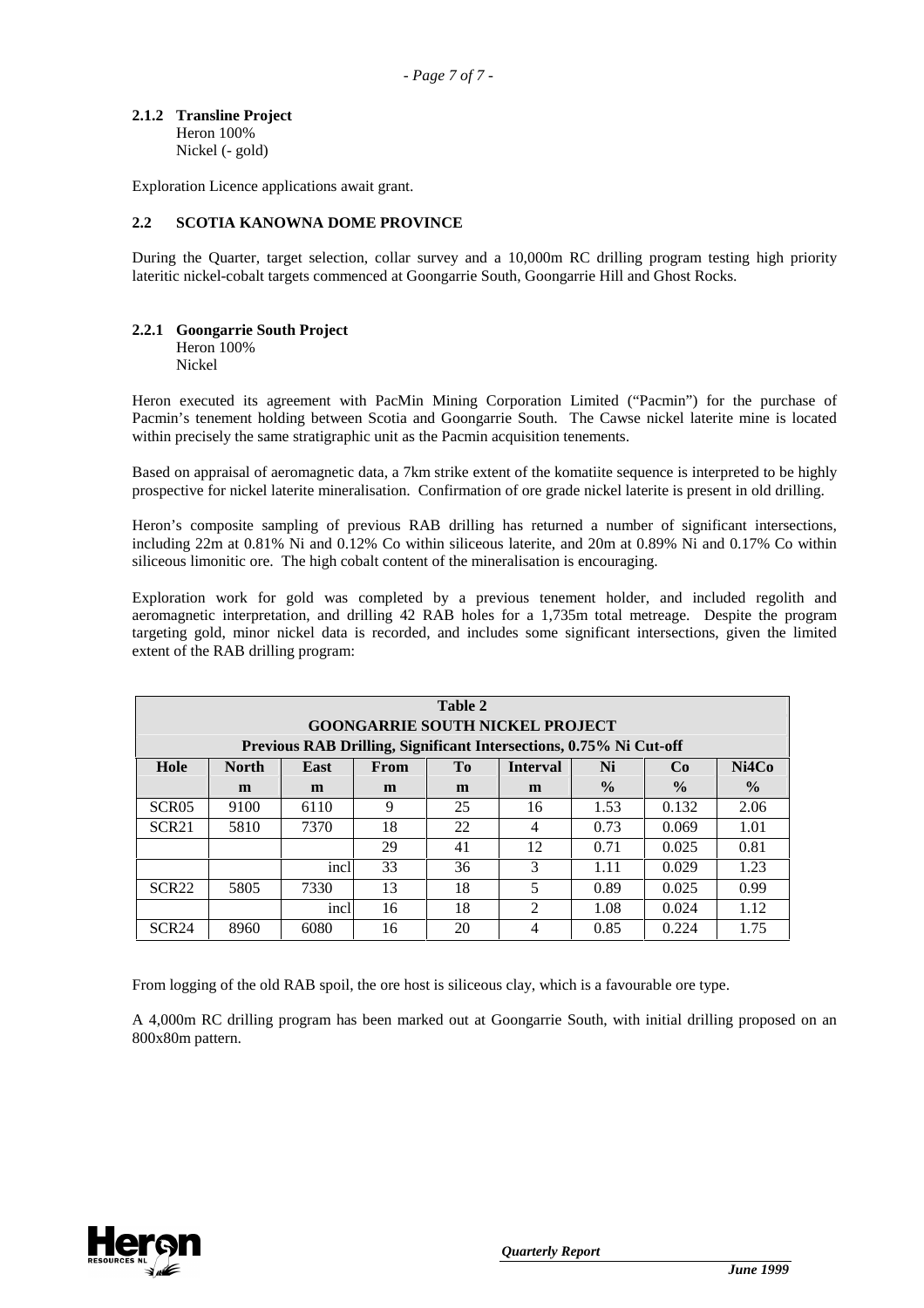## **2.2.2 Goongarrie Hill Project**

Heron 100% Nickel

Section interpretation and resource estimation was completed for the area covered by the March 1999 RC drilling, with an Inferred Mineral Resource of 15.5 million tonne at 1.05% Ni and 0.06% Co identified to date. In-fill drill collars for a 2,000m RC program at Goongarrie Hill have been surveyed on a 400x80m pattern.

Ethnographic surveys have commenced, to facilitate Native Title Heritage agreements on the Mining Leases.

## **2.2.3 Ghost Rocks Project**

Heron 100% Nickel

Significant lateritic nickel results were recorded in "Nickel Boom" percussion drilling at Ghost Rocks. Remnant sample cuttings are dominantly siliceous ore types, with minor chalcedonic veining. Olivine adcumulate to mesocumulate textures are observed. Very shallow drilling in very limited areas returned the following results:

| Table 3<br><b>GHOST ROCKS NICKEL PROJECT</b> |                                                                      |                                                                                |             |    |                 |               |               |               |  |
|----------------------------------------------|----------------------------------------------------------------------|--------------------------------------------------------------------------------|-------------|----|-----------------|---------------|---------------|---------------|--|
|                                              |                                                                      | "Nickel Boom" Percussion Drilling, Significant Intersections, 0.75% Ni Cut-off |             |    |                 |               |               |               |  |
| Hole                                         | <b>North</b>                                                         | East                                                                           | <b>From</b> | Tо | <b>Interval</b> | Ni            | Co            | Ni4Co         |  |
|                                              | m                                                                    | m                                                                              | m           | m  | m               | $\frac{6}{9}$ | $\frac{0}{0}$ | $\frac{6}{9}$ |  |
| P <sub>66</sub>                              | 500S                                                                 | 00E                                                                            | 8           | 23 | 15              | 0.75          | not assay     | n/a           |  |
|                                              |                                                                      | incl                                                                           | 8           | 12 | 4               | 1.14          | not assay     | n/a           |  |
|                                              | incl<br>23<br>3<br>20<br>0.94<br>n/a<br>not assay                    |                                                                                |             |    |                 |               |               |               |  |
| P <sub>67</sub>                              | $\mathfrak{D}$<br>11<br>9<br>500S<br>25E<br>0.96<br>n/a<br>not assay |                                                                                |             |    |                 |               |               |               |  |
|                                              |                                                                      | incl                                                                           | 8           | 11 | 3               | 1.24          | not assay     | n/a           |  |

A 4,000m RC drilling program has commenced at Ghost Rocks, targeting a 15.7km strike length of favourable lateritised ultramafic. The target width is up to 1.1km, confirming a significant resource potential.

To date, 46 holes have been completed and initial assays returned for 13 holes. The drill target is lateritised Walter Williams Formation, which is the stratigraphic host unit of the Cawse lateritic nickel mine.

Initial drilling is on a 1,600x160m grid, aimed at elucidating the geological controls of the known Ghost Rocks lateritic nickel mineralisation. Results to date have been encouraging, and include 8m at 1.14% Ni and 0.174% Co from 28m. Significantly, shallow high grade cobalt mineralisation has been identified, hosted by "sub-0.5% Ni" ore blocks. Mineralisation styles are extremely favourable, being predominantly limonitic, pyrolusitic and siliceous. These ore styles are readily beneficiable ore types at Cawse and Kalpini.

Drilling is continuing, and will test the total strike potential, as well as in-fill mineralised zones at 800x80m.

| Table 4<br><b>GHOST ROCKS NICKEL PROJECT</b>                                 |              |             |          |    |                 |               |               |               |
|------------------------------------------------------------------------------|--------------|-------------|----------|----|-----------------|---------------|---------------|---------------|
| RC Drilling, Significant Intersections, Composite Samples*, 0.50% Ni Cut-off |              |             |          |    |                 |               |               |               |
| <b>Hole Number</b>                                                           | <b>North</b> | <b>East</b> | From     | Tо | <b>Interval</b> | Ni            | Co            | Ni4Co         |
|                                                                              | m            | m           | m        | m  | m               | $\frac{0}{0}$ | $\frac{0}{0}$ | $\frac{0}{0}$ |
| GRRC001                                                                      | 6731200      | 293520      | 24       | 44 | 20              | 0.81          | 0.09          | 1.17          |
| GRRC006                                                                      | 6731200      | 293600      | 4        | 8  | 4               | 0.82          | 0.05          | 1.01          |
| GRRC007                                                                      | 6731200      | 293680      | $\Omega$ | 12 | 12              | 0.75          | 0.01          | 0.80          |
| GRRC007                                                                      |              |             | 16       | 28 | 12              | 0.76          | 0.05          | 0.97          |
| GRRC013                                                                      | 6731200      | 293440      | 18       | 45 | 27              | 0.62          | 0.02          | 0.69          |

1m assay results are pending, hence preliminary composite assays at a 0.5% Ni cut-off.

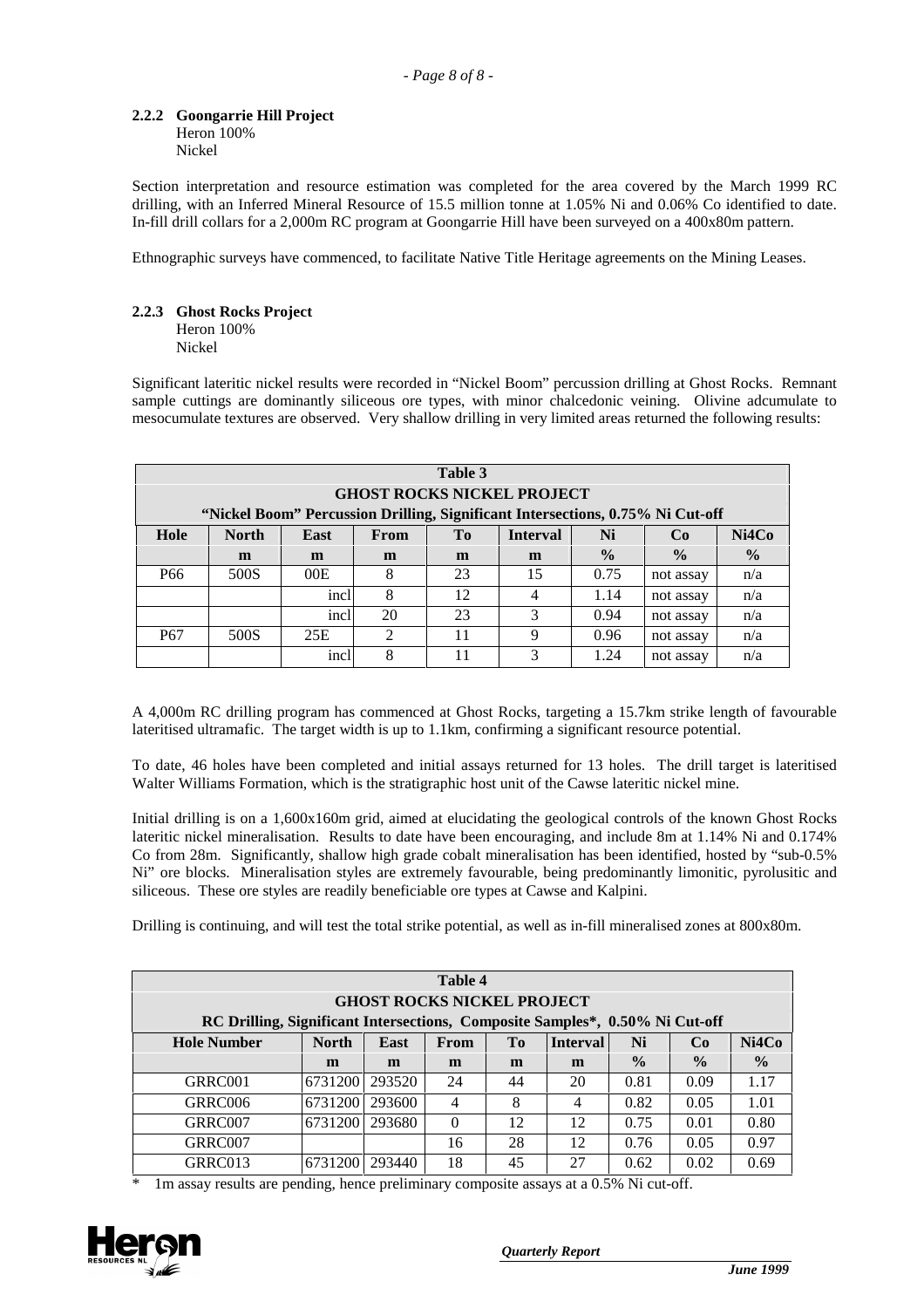The Ghost Rocks ultramafic sequence is a regionally extensive, thick fractionated ultramafic flow, consisting from east to west of olivine adcumulate and mesocumulate grading into olivine orthocumulate, pyroxenite and gabbro, all overlain by basalt. The flows thus young westwards.

Previous explorers have targeted without success various Ni-Cu anomalies situated on the western side of the ultramafic sequence, now interpreted by Heron as part of the upper flow. The prospective lower sequence remains inconclusively tested for disseminated or massive nickel sulphide mineralisation, which if present, is likely to be located in the stratigraphically lower part of the olivine adcumulate to mesocumulate zone.

## **2.2.5 Menzies East Joint Venture Project**

Heron 100%. Golden State Resources right to earn 60% Gold - nickel

Golden State is reviewing its regional exploration results and data base.

## **2.3 KEITH KILKENNY PROVINCE**

## **2.3.1 Edjudina Nickel Project**

Heron 100% Nickel (- gold)

### **Aubils Prospect**

Section interpretation and resource estimation was completed, with Inferred Mineral Resource being 2.6 million tonne at 1.00% Ni and 0.10% Co. Areas for follow-up drilling have been identified.

Ethnographic surveys have commenced for the Aubils-Lady Byron-Boyce Creek area.

### **2.3.2 Edjudina Project**

Heron 100% Nickel - gold

### **Raeside Prospect**

The Raeside Joint Venture Prospect is located at Lake Raeside 150km NNE of Kalgoorlie and 90km N of the Kalpini Nickel Project.

During the Quarter, Heron purchased the remaining 30% equity previously held by Rio Tinto. The package of tenements contains a number of magnetic features associated with the Keith Kilkenny Lineament, and several gold drill intercepts have been recorded by previous explorers.

Discussions are in progress with adjacent tenement holders to form a gold joint venture. Heron's interest is in nickel laterite targets and infrastructure ground.

### **2.3.3 Southern Laverton Tectonic Zone Joint Venture Project**

Heron 100%, Gutnick Resources NL right to earn 80% in gold projects only Heron retains 100% of all nickel rights

Gutnick Resources (previously named Mount Kersey Mining NL) and Heron executed formal joint venture documentation, with Gutnick Resources farming-in on 31 tenements in the Edjudina - Pinjin portion of the Southern Laverton Tectonic Zone.

Under the agreement, Gutnick Resources may spend \$1.2 million within four years to earn an 80% interest in the tenements, and will then continue to fully fund exploration to the point where a Decision to Mine is made. Gutnick Resources has commenced a comprehensive GIS data evaluation, to identify drill targets. Gutnick Resources have recently reported encouraging gold exploration results in the vicinity of the Heron joint venture at Pinjin.

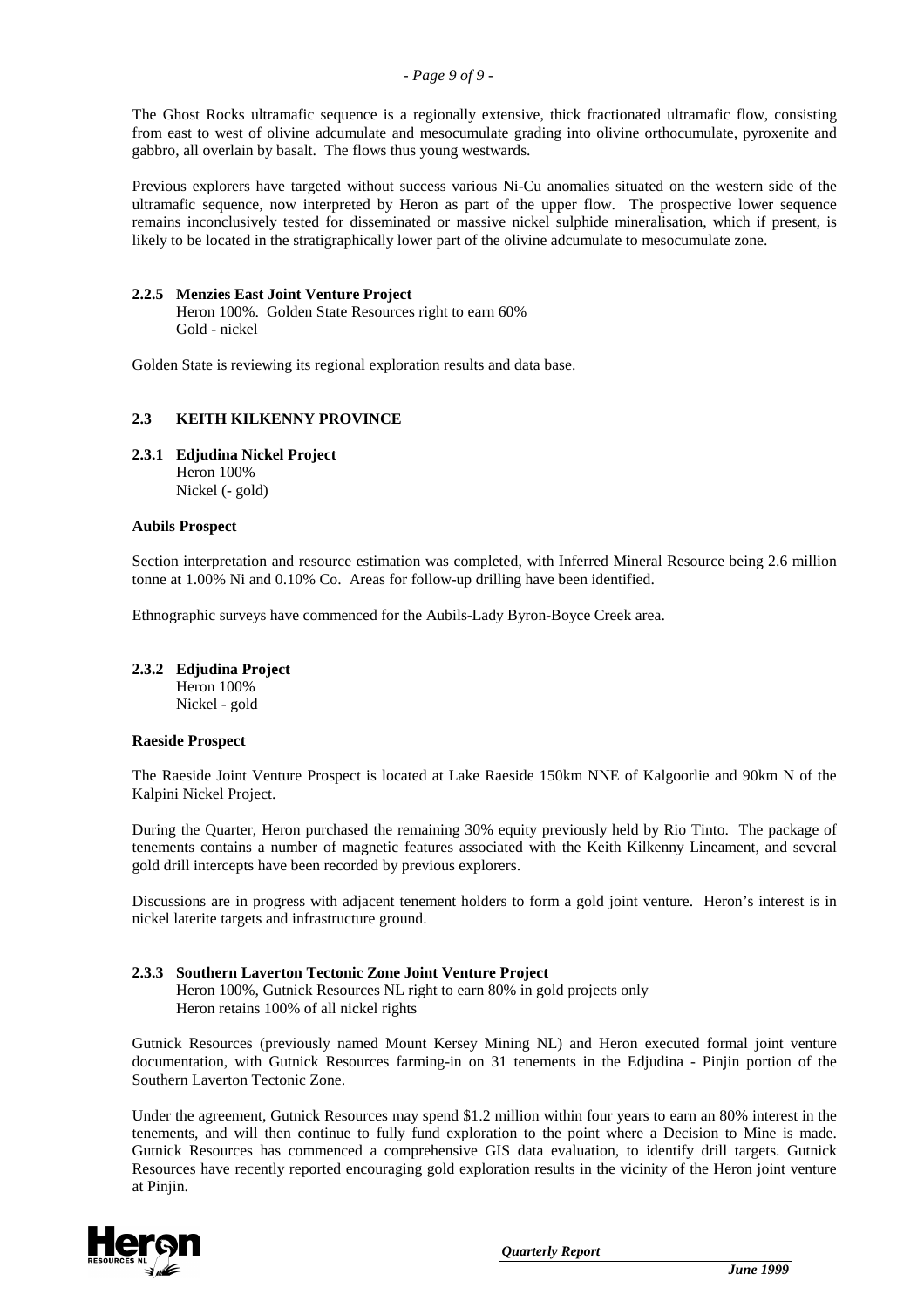## **2.3.4 Laverton Tectonic Zone Joint Venture Project**

Heron 100%, Croesus Mining right to earn 80% in gold projects only Heron retains 100% of all nickel rights

An agreement was executed with Croesus Mining NL by which Croesus may earn an 80% interest in a group of 22 tenements in the Edjudina to Laverton areas.

Croesus may spend \$750,000 within 3 years to earn their equity, however will continue to fund all exploration to the commencement of mining.

### **Edjudina Prospect**

A literature review was completed, followed by a field reconnaissance visit that included E31/190, E31/233, E31/234, E31/236, E31/288 and E31/311. Four prospective mineralised corridors, being from west to east the Webb Find, Yilgangi, Porphyry-Wallbrook and Yarri zones, were interpreted within the joint venture project area.

A first pass RAB drilling program was completed towards the northern end of E31/237, immediately west of the Wallbrook Hill mine. Croesus has recently announced good gold drilling results at Wallbrook Hill (not in the Heron joint venture). The E31/237 program targeted several magnetic anomalies and a gold-in-soil anomaly. Drilling was restricted to one traverse on 100m centres comprising 40 holes for a total of 515m.

Holes were drilled to blade refusal (range 1 to 47m) and encountered a variably weathered ultramafic-basaltdolerite-felsic volcaniclastic sequence. No anomalous gold and only background nickel values (600-800 ppm) were returned.

Aeromagnetic and geochemical targets in the central and southern parts of the tenement require field inspection ahead of drilling as appropriate.

#### **Laverton Prospect**

A literature review was completed, followed by a field reconnaissance. Colour aerial photography will be acquired and regolith interpreted ahead of soil geochemical surveying and RAB drilling.

# **2.3.5 Mulgabbie Project**

Heron 100% Nickel (- gold)

#### **Lake Rebecca Nickel Project**

Scoping studies in respect of the high grade nickel laterite ore are current, including appraisal of selective ore hauling and sale. An archaeological survey was commissioned for the Lake Rebecca area.

### **Mulgabbie West Prospect**

Heron completed the sale of the prospect to PacMin Mining Corporation Limited ("Pacmin"). As part of this sale, Heron secured tenure over Pacmin tenements at Goongarrie South containing known nickel laterite mineralisation.

### **2.3.5 Karonie South Project**

Heron 100% Gold (- nickel - base metals)

Expressions of joint venture interest are being assessed.

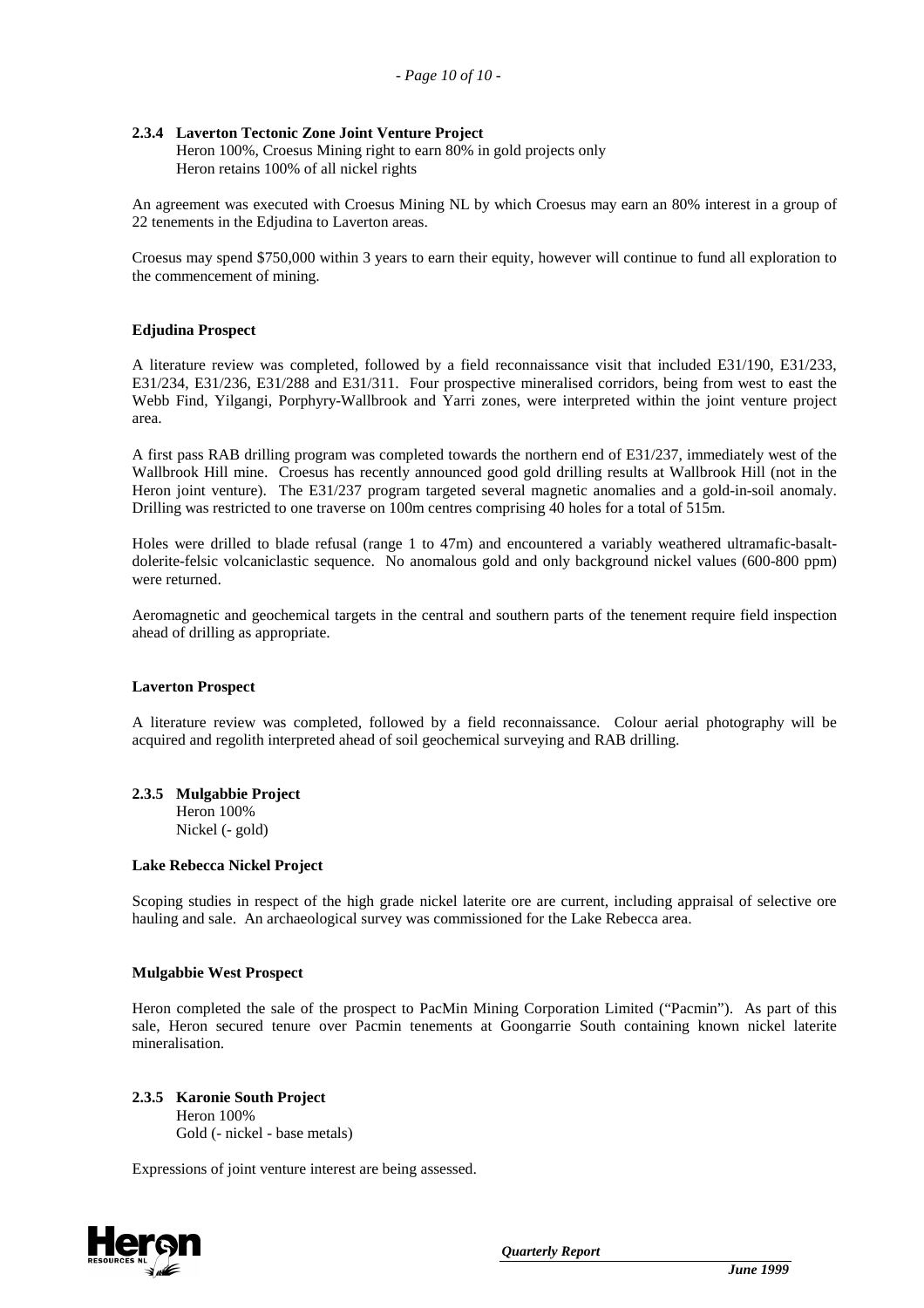## **2.4 MUNGARI PROVINCE**

## **2.4.1 Mungari Northwest Joint Venture Project**

Heron 100%, Kundana Gold right to earn 50% Gold

RAB drilling comprising 43 holes for 257m was completed on Mungari Northwest tenements P16/1683 and P16/1684. Hole depths averaged 6 metres reflecting the shallow depth of cover over a fully stripped profile. All results have been received with no assays greater than 0.1ppm Au returned.

## **2.5 LEONORA LAVERTON PROVINCE**

## **Merolia Prospect**

The tenements cover a northern extension to the Irwin Hills-Coglia Well nickel laterite-hosting ultramafic unit. Open file records show the presence of nickeliferous laterite at Merolia. An expression of interest regarding a gold joint venture is being considered.

Tenement grant is awaited

#### **2.5.2 Laverton Joint Venture (Hawks Nest) Project** Heron 100%, Metex right to earn 70% Gold (-nickel)

Compilation of the March 1999 vacuum drilling is current.

## **2.5.3 Mount Morgans Joint Venture Project**

Heron 100%, Metex right to earn 70% Gold (-nickel)

A regional target overlay map is in preparation which will provide a focus for future exploration within the tenements.

## **2.5.5 Victory Project**

Heron 100% Nickel (- gold)

### **Doyle Well**

Agreement in principle was reached to sell this tenement, subject to the purchaser selling a comparable tenement in the Kalpini area to Heron.

### **Bellevue East Prospect**

Nickel prospectivity targets were generated, with the exploration model being the Cosmos nickel sulphide discovery, located 30km N along strike of Bellevue East. Negotiations continue in respect of possible gold and nickel sulphide joint ventures within the project area.

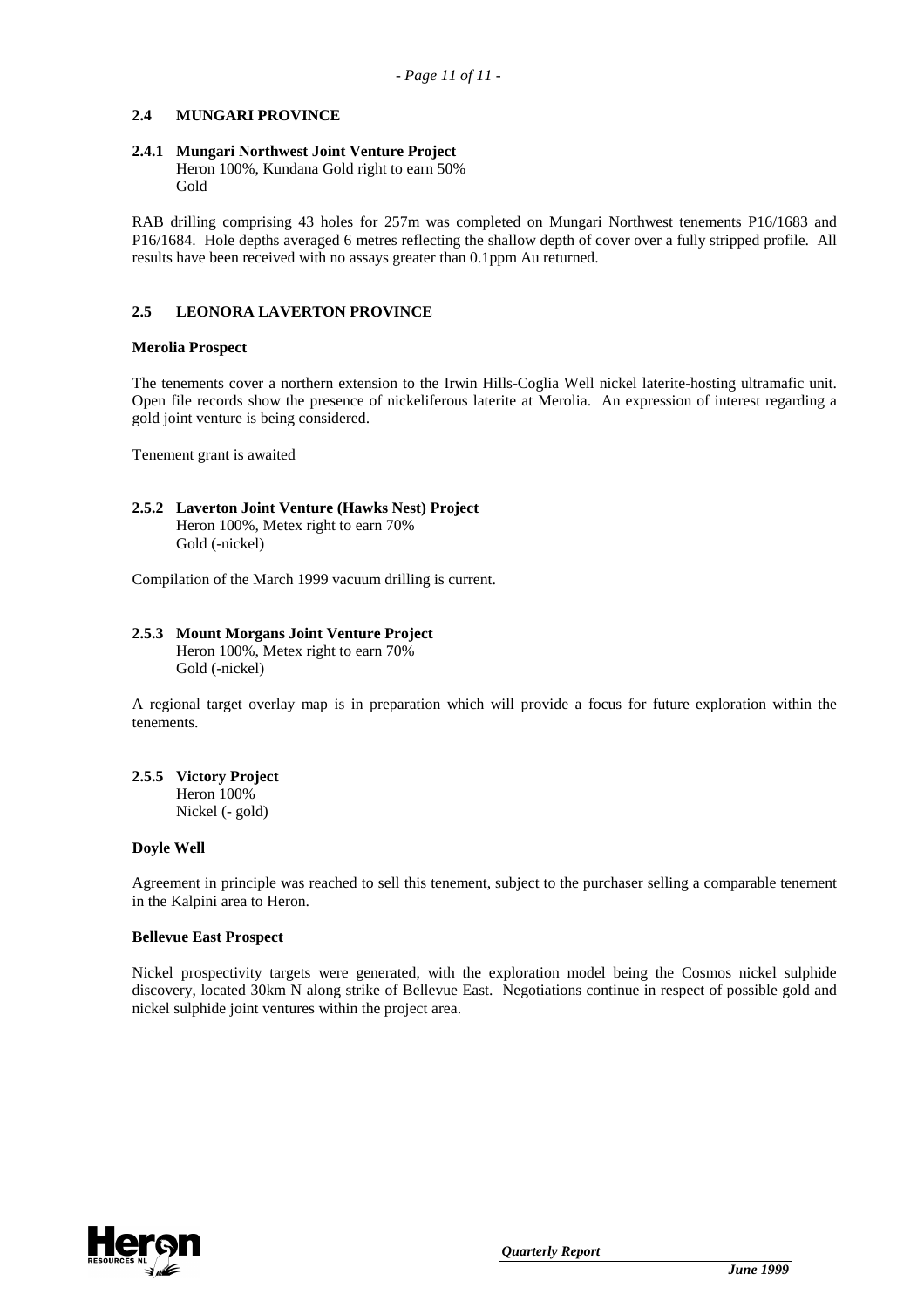## **2.6 MENZIES LEONORA PROVINCE**

## **2.6.1 Lawrence Find Project**

Heron 100%

Nickel-gold-copper-zinc

A GIS review of all available exploration data within the area covered by Heron's tenements identified three target areas warranting follow-up exploration:

| $\bullet$ | Day Rock Prospect               | Volcanogenic massive sulphide Cu-Zn-Au |
|-----------|---------------------------------|----------------------------------------|
| $\bullet$ | Regional As-Sb-Bi-Se anomalies  | Epithermal Au                          |
| $\bullet$ | Central Felsic Volcanic Complex | Volcanogenic massive sulphide Cu-Zn-Au |

Heron acquired the project on the basis of documented volcanogenic massive sulphide occurrences. These represent potential strategic sulphur resources for future nickel laterite processing.

A joint venture proposal is being sought, to further develop the defined Au and Cu-Zn targets.

## **2.7 IDA FAULT PROVINCE**

#### **2.7.1 Snake Hill Joint Venture Project** Heron 100%, Connemara right to earn 70% Gold (- nickel)

Connemara have completed a drill target definition study.

## **2.7.2 Blister Dam Joint Venture Project**

Heron 100% Delta Gold NL right to earn 75% Gold (- nickel)

Two RC drill holes and one diamond drill hole have been completed testing beneath previously reported supergene gold mineralisation. Results of the RC holes included:

| Table 5                                        |                                                                    |      |               |                |      |     |                 |    |
|------------------------------------------------|--------------------------------------------------------------------|------|---------------|----------------|------|-----|-----------------|----|
| <b>BLISTER DAM JOINT VENTURE PROJECT</b>       |                                                                    |      |               |                |      |     |                 |    |
| <b>RCP Drilling, Significant Intersection.</b> |                                                                    |      |               |                |      |     |                 |    |
| Hole                                           | <b>North</b>                                                       | East | <b>Declin</b> | <b>Azimuth</b> | From | To. | <b>Interval</b> | Au |
|                                                | g/t<br>m (local)<br>m (local)<br>m<br>m<br>m                       |      |               |                |      |     |                 |    |
| <b>BSC006</b>                                  | $030^\circ$<br>$-60^\circ$<br>50020<br>18050<br>170<br>175<br>1.21 |      |               |                |      |     |                 |    |

This intercept occurred within broad zones of lower order mineralisation  $(0.1-0.3g/t)$ , suggesting the presence of a large mineralised alteration system.

The intensity of alteration increases to the east, which is the location targeted by the diamond drill hole. Results for the diamond hole have not yet been received. This hole intersected several sub-vertical zones of altered feldspar-phyric basalt, with up to 10% sulphide (pyrite with or without pyrrhotite and arsenopyrite), silica flooding and textural destruction within mylonitic zones. In addition, a 5m zone of brecciation, silica flooding, and over 10% variably gossanous weathered sulphides is present in basalt, suggesting a late brittle overprint of the generally ductile deformation zone. This zone is open for at least 600m to the east.

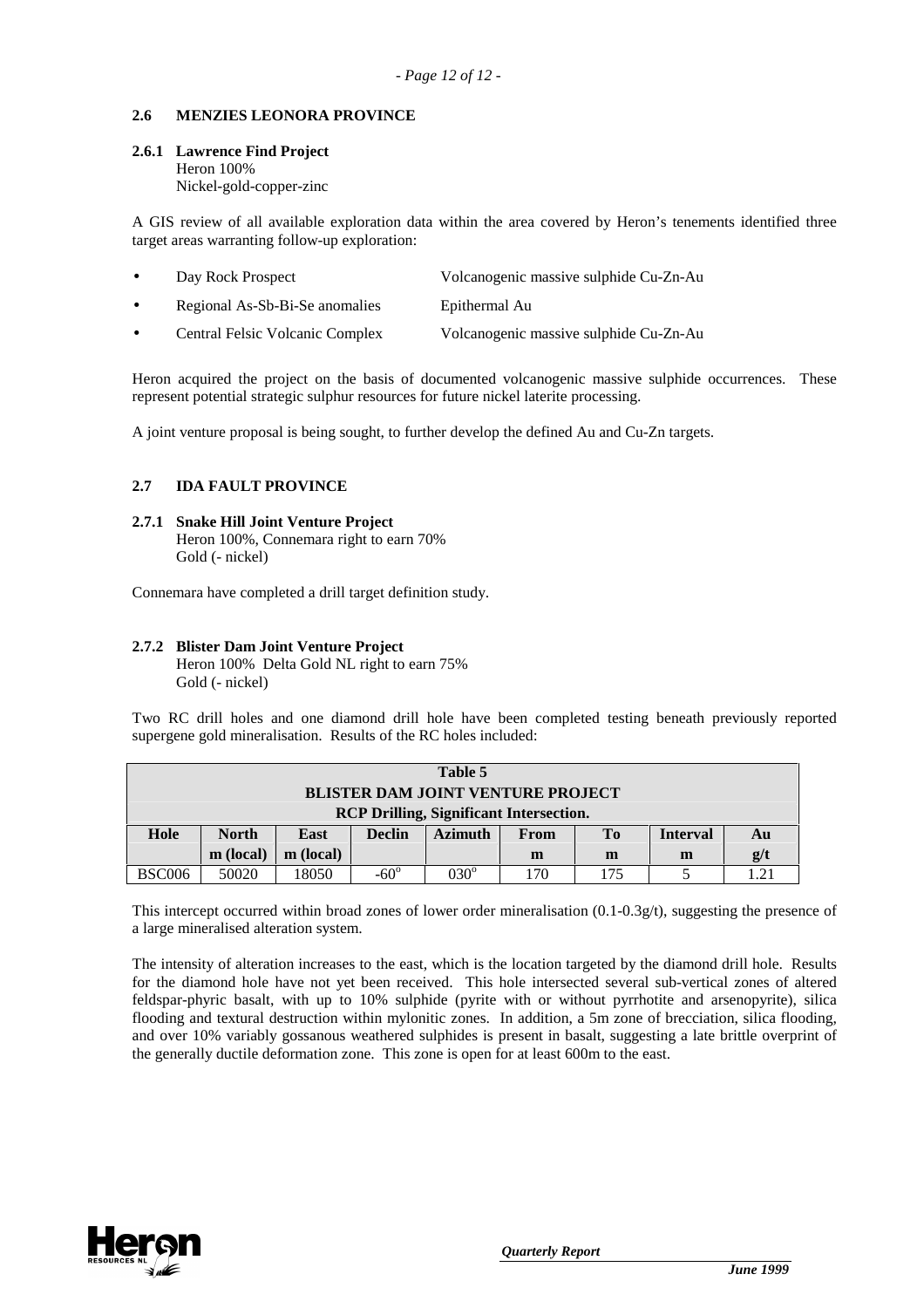#### *- Page 13 of 13 -*

Aircore drilling on 50m centres has been completed along two grid north-south lines, located 200m grid west and east along strike from previously reported RC hole BSC001 (47m at 0.36g/t). A number of anomalous gold intercepts were returned, including:

|                                          | Table 6                                                                                                    |           |             |     |    |        |    |      |  |  |
|------------------------------------------|------------------------------------------------------------------------------------------------------------|-----------|-------------|-----|----|--------|----|------|--|--|
| <b>BLISTER DAM JOINT VENTURE PROJECT</b> |                                                                                                            |           |             |     |    |        |    |      |  |  |
|                                          | <b>Aircore Drilling, Significant Intersections.</b>                                                        |           |             |     |    |        |    |      |  |  |
| Hole                                     | <b>North</b><br><b>Azimuth</b><br>T <sub>0</sub><br><b>Interval</b><br><b>Declin</b><br>East<br>From<br>Au |           |             |     |    |        |    |      |  |  |
|                                          | m (local)                                                                                                  | m (local) |             |     | m  | m      | m  | g/t  |  |  |
| <b>BDA131</b>                            | 50100                                                                                                      | 17850     | $-90^\circ$ | n/a | 74 | 80     | 6  | 0.74 |  |  |
| <b>BDA139</b>                            | 50200                                                                                                      | 18250     | $-90^\circ$ | n/a | 44 | 51     | 7  | 1.79 |  |  |
| <b>BDA140</b>                            | $-90^\circ$<br>36<br>37<br>18250<br>1.21<br>50150<br>n/a                                                   |           |             |     |    |        |    |      |  |  |
| <b>BDA142</b>                            | 50050                                                                                                      | 18250     | $-90^\circ$ | n/a | 75 | 92 eoh | 17 | 0.44 |  |  |

Mineralisation in hole BDA140 was within a palaeochannel, and in BDA142 mineralisation extended to the end of the drill hole.

The drilling encountered silica-carbonate-sulphide altered feldspar-phyric basalt on both lines, extending the known supergene mineralisation and favourable altered host to a strike of over 400m. This continues to remain open for a further 600m to the east. The tenor of mineralisation, strike extent and intensity of alteration encountered to date is encouraging.

### **2.7.3 Frances Lesley Project**

Heron 100% Gold (- nickel)

The project area is immediately NW along strike from known nickel sulphide drill intercepts. An expression of joint venture interest has been received, which will be evaluated once key tenements have been granted.

#### **2.7.4 Bullabulling Project** Heron 100% Gold-nickel

Native Title negotiations have commenced, to expedite grant of Exploration Licences.

#### **2.7.5 Yilmia Hill Project** Heron 100%

Nickel (- gold)

Joint venture discussions on gold rights only are current.

#### **2.7.6 Cowan Project** Heron 100%

Nickel (- gold)

Grant of tenements is awaited. The project area is along strike of the Mount Thirsty lateritic cobalt-nickel deposit.

Field reconnaissance and digital data base compilation has commenced, with initial interpretation indicating a Zuleika Shear Zone structural setting. More specifically, a "Ghost Crab granitoid pressure shadow" target zone is indicated.

Joint venture discussions on gold rights only are current.

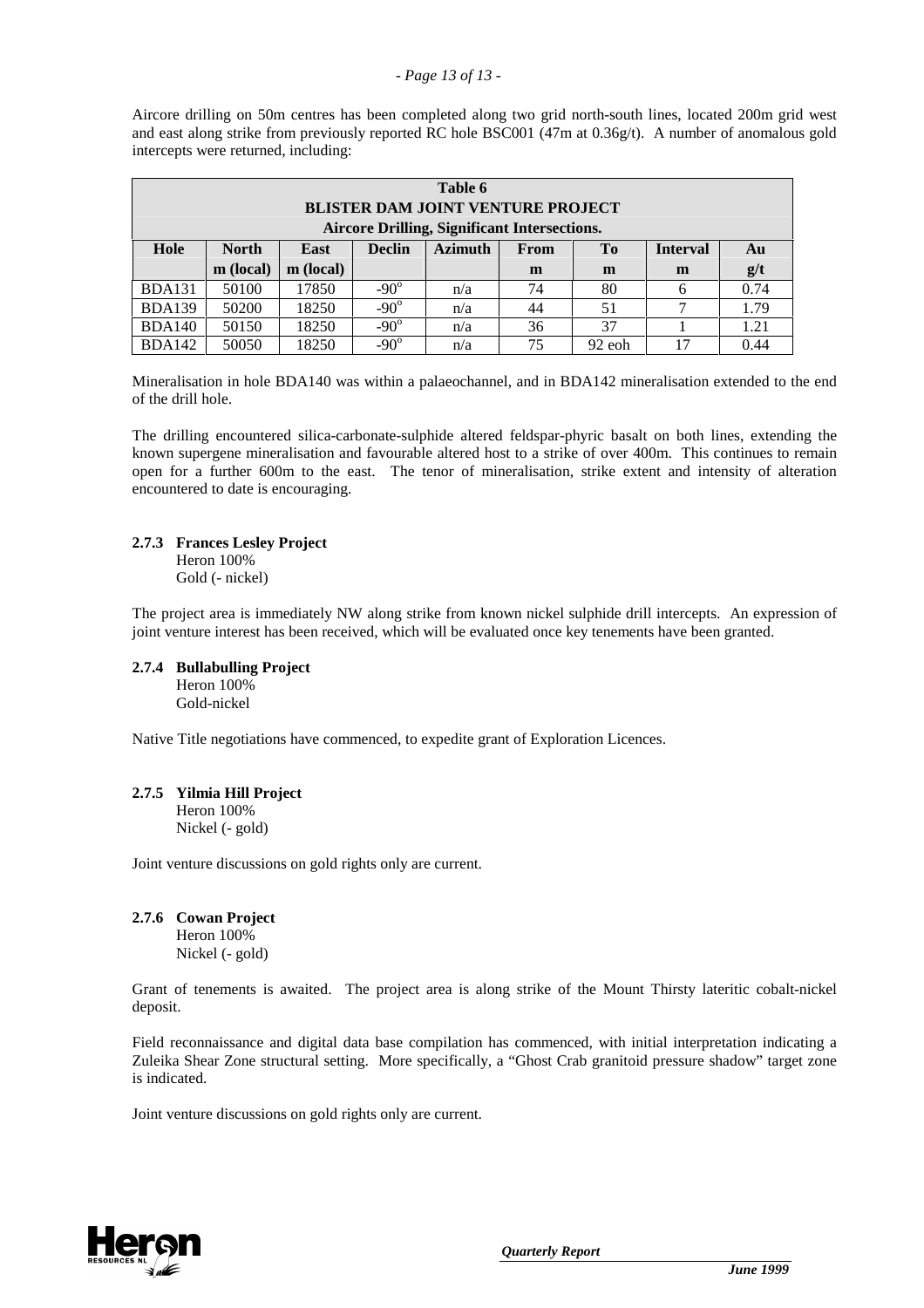# **2.7.7 Siberia Project**

Heron 100% Nickel (- gold)

The tenement covers the northern part of the ultramafic succession which hosts nickel laterite mineralisation to the immediate south at the Cawse Extended deposit (85.6 million tonne at 0.7% Ni).

A nickel soil anomaly with values of 700-1,532ppm Ni confirms the presence of lateritic nickel mineralisation at Siberia.

## **2.8 DUNDAS PROVINCE**

#### **2.8.1 Dundas Project**

Heron 100% Gold

Heron's Mining Lease applications have been recommended for grant.

### **2.9 KAMBALDA DOMAIN PROVINCE**

#### **2.9.1 Binduli East Joint Venture Project** Heron 100% MPI Gold right to earn 70% Gold

A program of 1,334m of RAB drilling in 34 holes on three traverses was completed at the Abattoir Shear Zone. Holes were designed to test areas of coincident low level auger geochemical anomalism and interpreted structures.

Preliminary results have been received for all drilling, with no anomalous intercepts recorded. This is in general agreement with visual indications from logging, with no zone of alteration, shearing or veining noted in the drill chips.

Several other similar targets could not be drilled, since tenement grant is awaited.

### **2.9.2 Kurramia Project and Mount Martin Project**

Heron 100% Nickel (- gold)

The intensely gold mineralised Boorara Shear Zone underlies the project area. In addition, ultramafic units in the area have documented lateritic nickel-cobalt. Target generation was completed. Joint venture discussions on gold rights only are current.

### **2.10 SOUTHERN CROSS PROVINCE**

#### **2.10.1 Bungalbin Project** Heron 100%

Iron ore - nickel (- gold)

Heron executed an agreement to sell the rights to Iron Ore to Portman Mining Limited on ore reserves identified within the Bungalbin and Mount Jackson tenements.

Portman must spend \$250,000 on exploration to earn their equity, after which Heron will receive a Royalty based on the FOB revenue for Iron Ore sold from the tenements. It is projected that a mining operation is likely to commence within five years. Heron will retain the rights to all other minerals on the tenements, as lateritic nickel and gold targets have been previously identified by Heron.

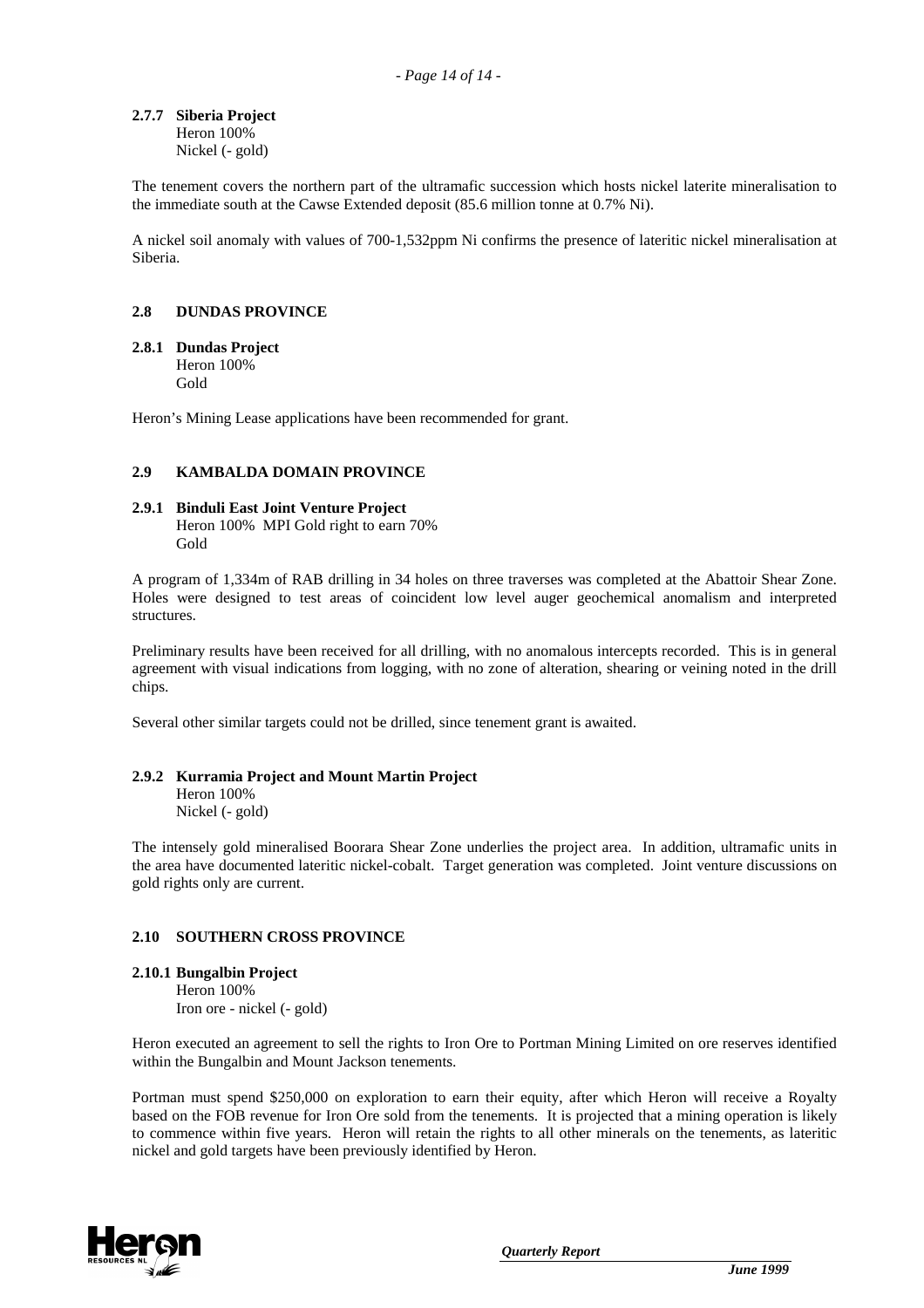#### **2.10.2 Maggie Hayes Hill Project**

Heron 100% Nickel (- gold)

Strong joint venture interest has been expressed in the project. A tenement swap or farm-out is being considered.

## **2.11 WEST EUCLA BASIN PROVINCE**

#### **2.11.1 Balladonia Project**

Heron 100% Lignite-sulphur-limestone -heavy mineral sands

The 2,125km<sup>2</sup> Balladonia Project provides Heron with coverage of the western Eucla Basin along the southeastern margin of the Archaean Yilgarn Craton.

The Heron applications form a contiguous block of tenements targeting an Eocene paleo-shoreline, which trends for 70km SSW from Balladonia to east of Esperance. The project area contains Tertiary-aged lignite resources exceeding 920mt, identified by previous explorers in the early 1980s. The total area of prospective Tertiary basins controlled by Heron exceeds  $350 \text{km}^2$ , compared to the area of the total Collie Coalfield of 30 km<sup>2</sup>. The Balladonia Project thus represents a substantial hydrocarbon exploration target.

Compilation of exploration work by previous explorers into a GIS data base is current, to identify and prioritise areas for future development by Heron. At this preliminary stage, several conceptual targets have been developed, all of which have potential for world-class mineral deposits, and more importantly, complement the future nickel laterite processing requirements of Heron.

#### *Energy*

The hydrocarbon deposits held by Heron are:

| Table 7<br><b>BALLADONIA OIL SHALE PROJECT</b><br><b>Inferred Mineral Resource</b>            |                        |                        |       |  |  |  |  |  |
|-----------------------------------------------------------------------------------------------|------------------------|------------------------|-------|--|--|--|--|--|
| Overburden<br><b>Deposit Name</b><br><b>Tonnage million tonne</b><br><b>Registered Holder</b> |                        |                        |       |  |  |  |  |  |
| Florabel                                                                                      | 650                    | 5:1                    | Heron |  |  |  |  |  |
| Coobaninya                                                                                    | 270                    | 7:1                    | Heron |  |  |  |  |  |
| Balladonia Homestead                                                                          | No estimate calculated | No estimate calculated | Heron |  |  |  |  |  |
| <b>TOTAL</b>                                                                                  | 920                    | 5.6:1                  |       |  |  |  |  |  |

The Balladonia lignite has a higher ash content and lower specific energy values than Victorian brown coals, but is comparable to the Leigh Creek deposits being actively mined in South Australia. A positive and unusual attribute of the Balladonia lignite is its oily character. All of the Heron lignite resources have a high oil yield, being up to 150 litre per tonne. The yields are comparable to oil shale deposits such as Rundle in Queensland, which have undergone pilot scale testwork.

The Balladonia lignite has the potential, as yet untested, to yield valuable Montan Wax, which occurs elsewhere in the world in similar low rank lignite.

### *Sulphuric Acid*

The Balladonia lignite is strongly pyritic. Following flotation, this pyrite would be a suitable feedstock for sulphuric acid manufacture. Sulphuric acid is a major consumable in nickel laterite processing. This sulphur requirement was the original reason for acquiring the tenements.

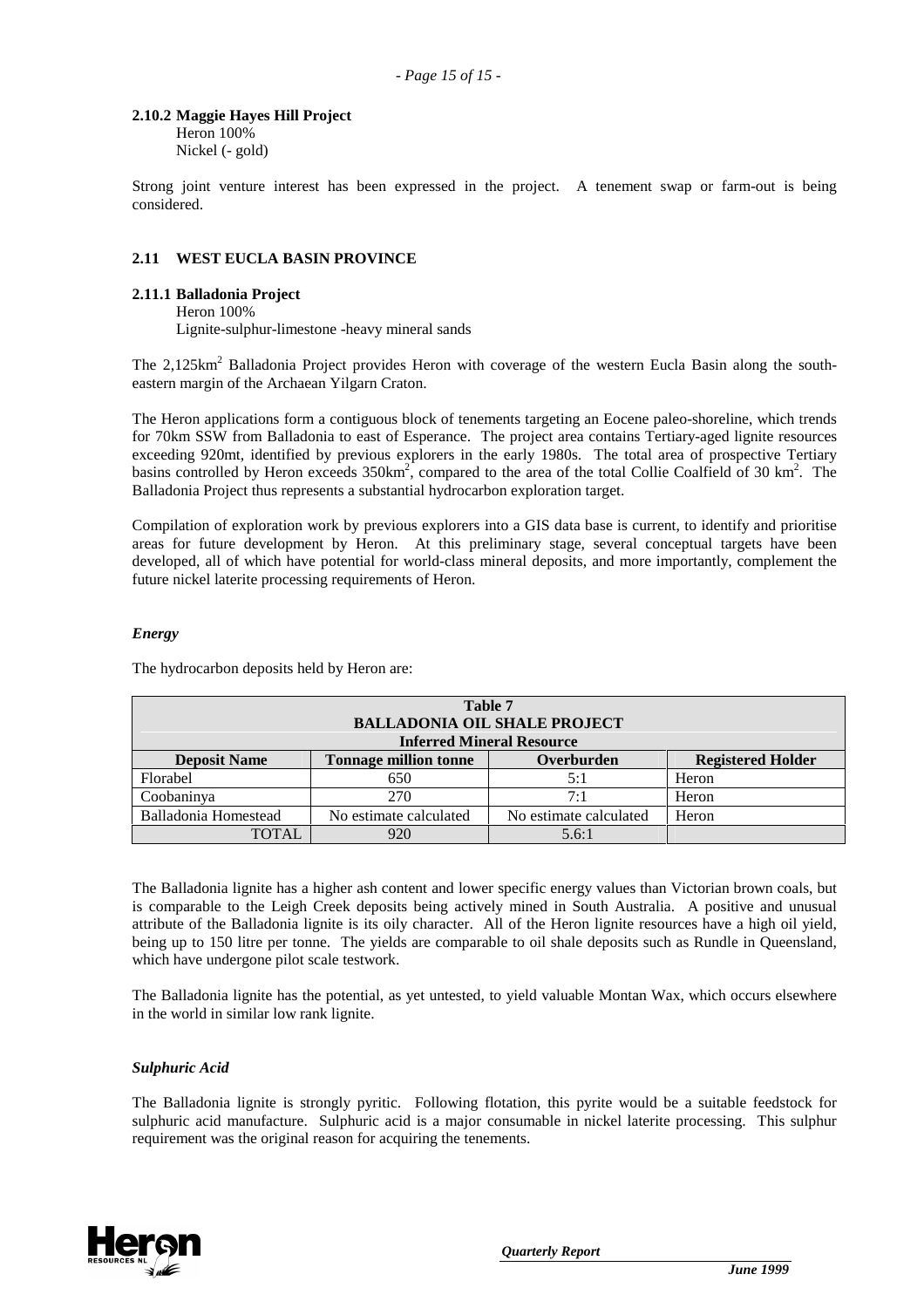#### *Limestone Neutraliser*

The overburden above the Balladonia lignite includes a 10m thickness of white Nullarbor Limestone. It is anticipated that Heron's Kalpini nickel project will consume up to 2 million tonne per annum of limestone, as a reagent in its precipitation circuit and to neutralise acid tailings.

### *Heavy Mineral Sands*

Marine incursion in the Eocene-Miocene created an extensive Eucla Sea shoreline, with many palaeostrandlines, which have potential for heavy mineral sand accumulations. In Eocene-Miocene times, a continental-scale system of rivers drained into the Eucla sea from the Yilgarn Block as far west as Southern Cross and Meekatharra. This vast granitic terrain provenance would have shed huge quantities of heavy minerals such as ilmenite, leucoxene and zircon into the Eucla Basin. In Heron's ground, 65km SSW of Balladonia, previous explorers have outlined a small 2 million tonne zircon-rich heavy mineral sand deposit, confirming that palaeo-environments favourable for heavy mineral sand deposition have occurred in Heron's project area. Also within Heron's ground, previous reconnaissance drilling has confirmed at least 70km of palaeo-shoreline, prospective for heavy mineral sand deposits.

This palaeo-strandline system is of comparable age and palaeogeography to the world-class Murray Basin mineral sand deposits discovered in South Australia and Victoria.

#### *Filler-grade Kaolin*

The overburden to the lignite also contains bleached kaolin, which may have potential as a filler (or coating) grade kaolin for paper manufacture. This could be a valuable by-product from any mining operation, with economic viability assisted by proximity to the Port of Esperance and Eyre Highway.

### **2.12 GAWLER CRATON PROVINCE**

### **2.12.1 G2 Project**

Heron 100% Gold - copper - uranium - diamonds

A new joint venture partner is being sought to sole fund. Digital data bases have been prepared for evaluation by the prospective partners.

I J BUCHHORN MANAGING DIRECTOR The information is based on, and accurately reflects, information compiled by Ian James Buchhorn, who is a Member of the Australasian Institute of Mining and Metallurgy.

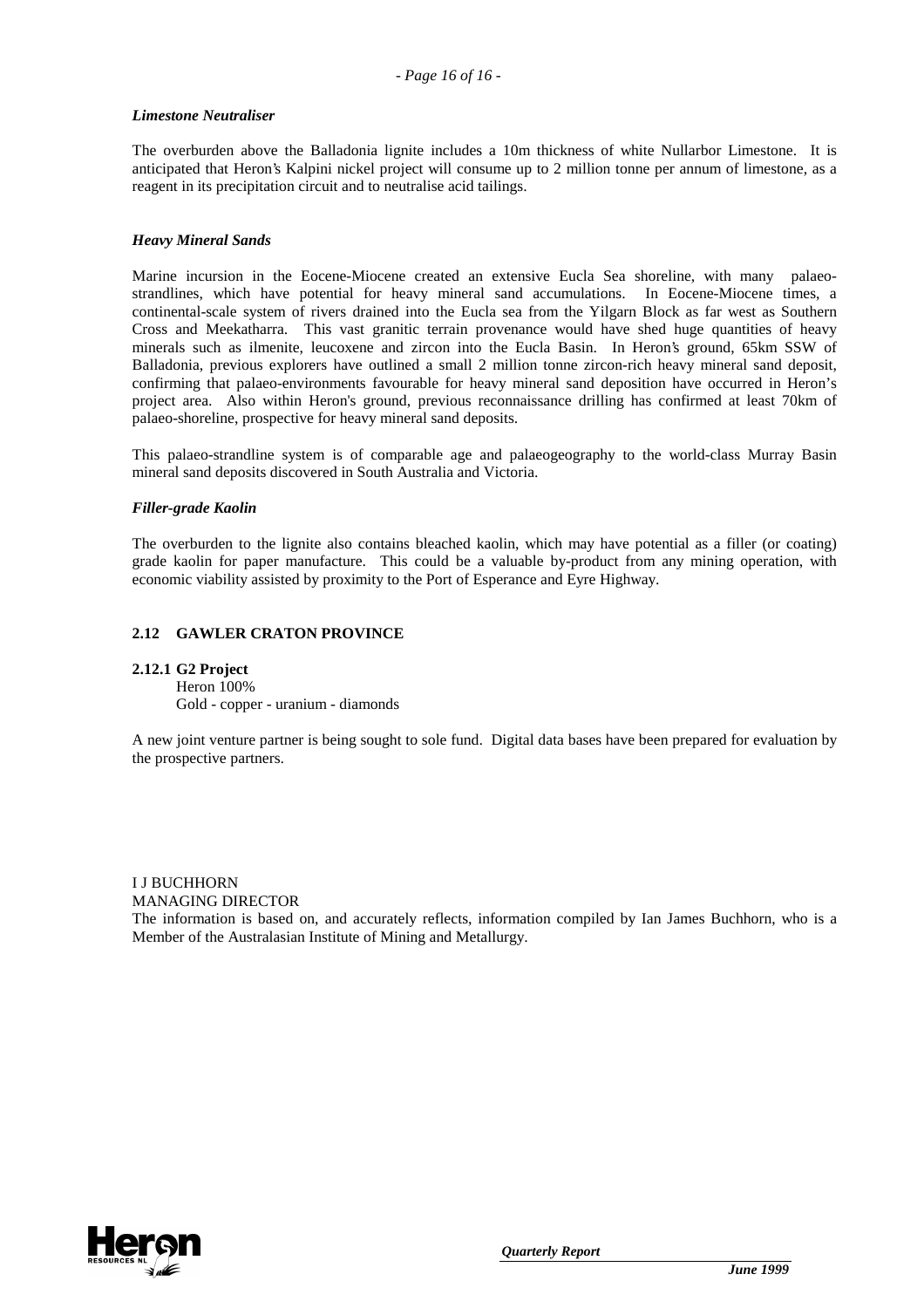## **Glossary of Terms**

"Aeromagnetic Survey" means a survey made from the air, recording variations in the earth's magnetic field.

"Anomaly" means a value higher or lower than expected, which outlines a zone of potential exploration interest but not necessarily of commercial significance.

"Aircore drilling" means a rotary drilling technique which uses compressed air to cut a core sample and return core fragments to surface inside the drill rods. The drill sample quality is generally good.

"Au" means gold.

"BCM" means Bank Cubic Metre, which is a unit of volumetric measurement of the undisturbed material in a mine.

"Co" means cobalt

"Cu" means copper.

"FOB" means the free on board price which is payable less all charges and taxes paid after the departure of the ship.

"g/t" means grams per tonne.

"Granitoid" means a family of coarse-grained igneous rocks that contain abundant quartz and feldspar.

"km" means kilometres.

" $km<sup>2</sup>$ " means square kilometres. There is 100 hectare in 1.0 km<sup>2</sup>.

"Komatiite" means an ultramafic rock with high magnesium content extruded from a volcano. Textural variations include:

- "Orthocumulate" means a rock which exhibits a high proportion of crystallised trapped interstitial ("intercumulus") liquid. The surrounded ("cumulus") olivine crystals are subhedral to euhedral in form. This komatiite type is regarded as prospective for nickel sulphide mineralisation (eg Kambalda nickel)
- "Mesocumulate" means a rock with cumulus crystals exhibiting extensive mutual boundary contact, but retaining some recognisable interstitial material. This rock type is prospective for lateritic nickel.
- "Adcumulate" means a rock with little or no intercumulus material and characterised dominantly by anhedral crystals. This rock type is regarded as prospective for nickel laterite mineralisation.

"m" means metres.

"Mineralisation" means, in economic geology, the introduction of valuable elements into a rock body.

"Ni" means nickel.

"Olivine" means a magnesium-iron silicate mineral, often occurring in rocks prospective for nickel.

"Prospect" means a target upon which exploration programs are planned or have commenced.

"Project" means a grouping of prospects within a geographic location, often with a common geological setting.

"Province" means a grouping of projects within a geological district defined by a major crustal structure.

"ppb" means parts per billion.

"ppm" means parts per million (1g/t equals 1ppm, and 1000ppb equals 1ppm).

"RAB drilling" means the drilling technique in which a sample is returned to surface outside the rod string by compressed air. The drill sample may be subject to some degree of contamination.

"RC drilling" means the drilling method employing a rotating or hammering action on a drill bit which returns a sample to the surface inside the rod string by compressed air.

"ROM" means run of mine, referring to the grade and type of ore that is expected to be fed to the processing plant.

"Shear Zone" means a zone in which crushed rock has been produced by the action of a shearing stress as on a fault. This setting is often favourable for the occurrence of gold mineralisation.

"Specific Gravity" is the mass per unit volume of material, usually in reference to ore and waste.

"Waste: Ore ratio" means BCM of waste + BCM of low grade sub ore divided by BCM of ROM ore.

"Ultramafic" means rocks composed almost entirely of mafic minerals, which are prospective for nickel.

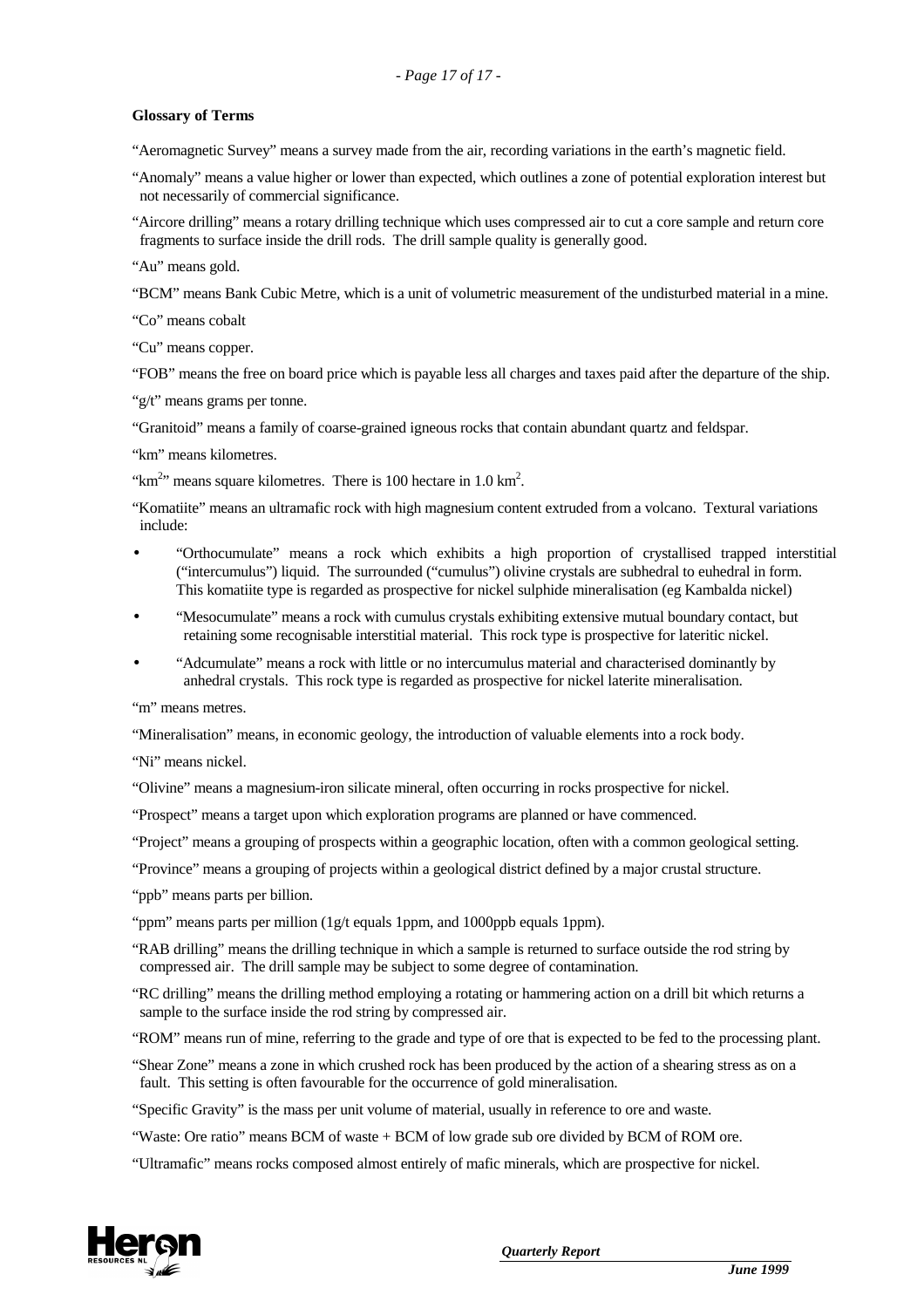## *- Page 18 of 18 -*

## Appendix 5B

## Mining exploration entity Quarterly Report

Name of entity

Heron Resources NL

 $\overline{a}$ 

ACN or ARBN Quarter ended ("current quarter")

068 263 098 30 June 1999

## **Consolidated statement of cash flows**

|                                                                                                    | Current Qtr   | Year to Date            |
|----------------------------------------------------------------------------------------------------|---------------|-------------------------|
| Cash flows related to operating activities                                                         | \$A'000       | $(9$ months)<br>\$A'000 |
| Receipts from product sales and related debtors<br>1.1                                             |               |                         |
| Payments for: (a) exploration and evaluation<br>1.2<br>development<br>(b)<br>production<br>(c)     | (346)         | (1,723)                 |
| administration<br>(d)                                                                              | (92)          | (488)                   |
| Dividends received<br>1.3                                                                          |               |                         |
| Interest and other items of a similar nature received<br>1.4                                       | 19            | 84                      |
| Interest and other costs of finance paid<br>1.5                                                    |               |                         |
| Income taxes paid<br>1.6                                                                           |               |                         |
| Other (provide details if material)<br>1.7                                                         |               |                         |
|                                                                                                    |               |                         |
| <b>Net Operating Cash Flows</b>                                                                    | (419)         | (2,127)                 |
| Cash flows related to investing activities                                                         |               |                         |
| Payment for purchases of: (a)<br>1.8<br>prospects<br>equity investments                            | (107)         | (351)                   |
| (b)<br>other fixed assets<br>(c)                                                                   |               | (21)                    |
| Proceeds from sale of:<br>1.9<br>(a) prospects                                                     | 67            | 67                      |
| (b) equity investments                                                                             |               |                         |
| (c) other fixed assets                                                                             |               |                         |
| 1.10 Loans to other entities                                                                       |               |                         |
| 1.11 Loans repaid by other entities                                                                |               |                         |
| 1.12 Other (provide details if material)                                                           |               |                         |
|                                                                                                    |               |                         |
|                                                                                                    |               |                         |
| <b>Net Investing Cash Flows</b><br>1.13 Total operating and investing cash flows (carried forward) | (40)<br>(459) | (305)<br>(2, 432)       |
|                                                                                                    |               |                         |

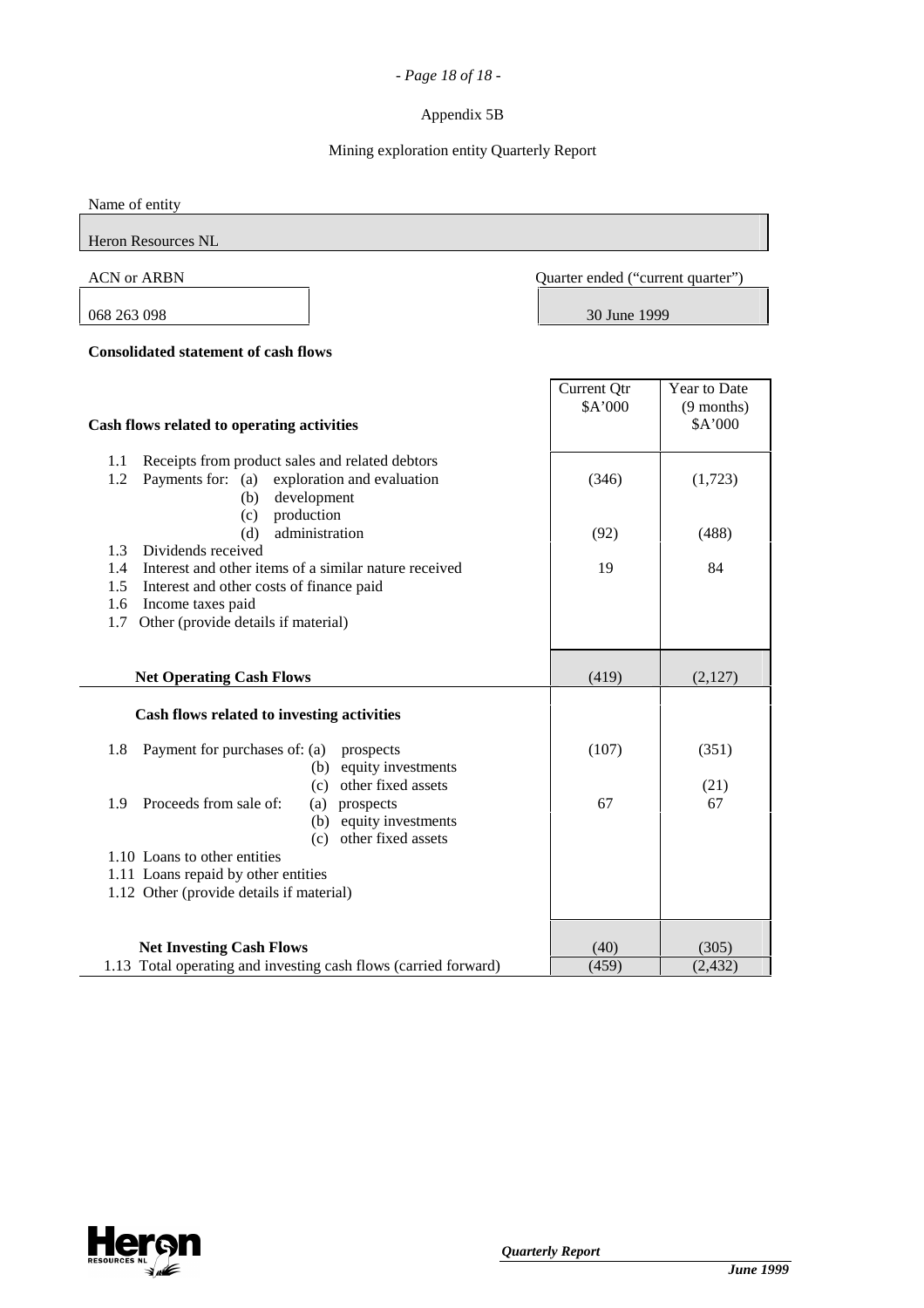| 1.13 Total operating and investing cash flows (brought forward)                                                                                                                                                                                                        | (459) | (2, 432) |
|------------------------------------------------------------------------------------------------------------------------------------------------------------------------------------------------------------------------------------------------------------------------|-------|----------|
| Cash flows related to financing activities                                                                                                                                                                                                                             |       |          |
| 1.14 Proceeds from the issue of shares, options, etc.<br>1.15 Proceeds from the sale of forfeited shares<br>1.16 Proceeds from borrowings<br>1.17 Repayment of borrowings<br>1.18 Dividends paid<br>1.19 Other (provide details if material)<br>- Share Issue Expenses |       | 1,250    |
| Net financing cash flows                                                                                                                                                                                                                                               |       | 1,250    |
| Net increase (decrease) in cash held                                                                                                                                                                                                                                   | (459) | (1,182)  |
| 1.20 Cash at beginning of quarter/year to date<br>1.21 Exchange rate adjustments 19                                                                                                                                                                                    | 1,745 | 2,468    |
| 1.22 Cash at end of quarter                                                                                                                                                                                                                                            | 1,286 | 1,286    |

## **Payments to directors of the entity and associates of the directors Payments to related entities of the entity and associates of the related entities**

|                                                                       | Current Qtr<br>\$A'000 |
|-----------------------------------------------------------------------|------------------------|
| 1.23 Aggregate amount of payments to the parties included in item 1.2 | 6 I                    |
| 1.24 Aggregate amount of loans to the parties included in item 1.10   |                        |

1.25 Explanation necessary for an understanding of the transactions Directors fees, salaries and superannuation (45). Provision of secretarial services by director related entities (1). Provision of office accommodation and yardage by director related entities (15).

## **Non-cash financing and investing activities**

- 2.1 Details of financing and investing transactions which have had a material effect on consolidated assets and liabilities but did not involve cash flows
- 2.2 Details of outlays made by other entities to establish or increase their share in projects in which the reporting entity has an interest

See attached schedule

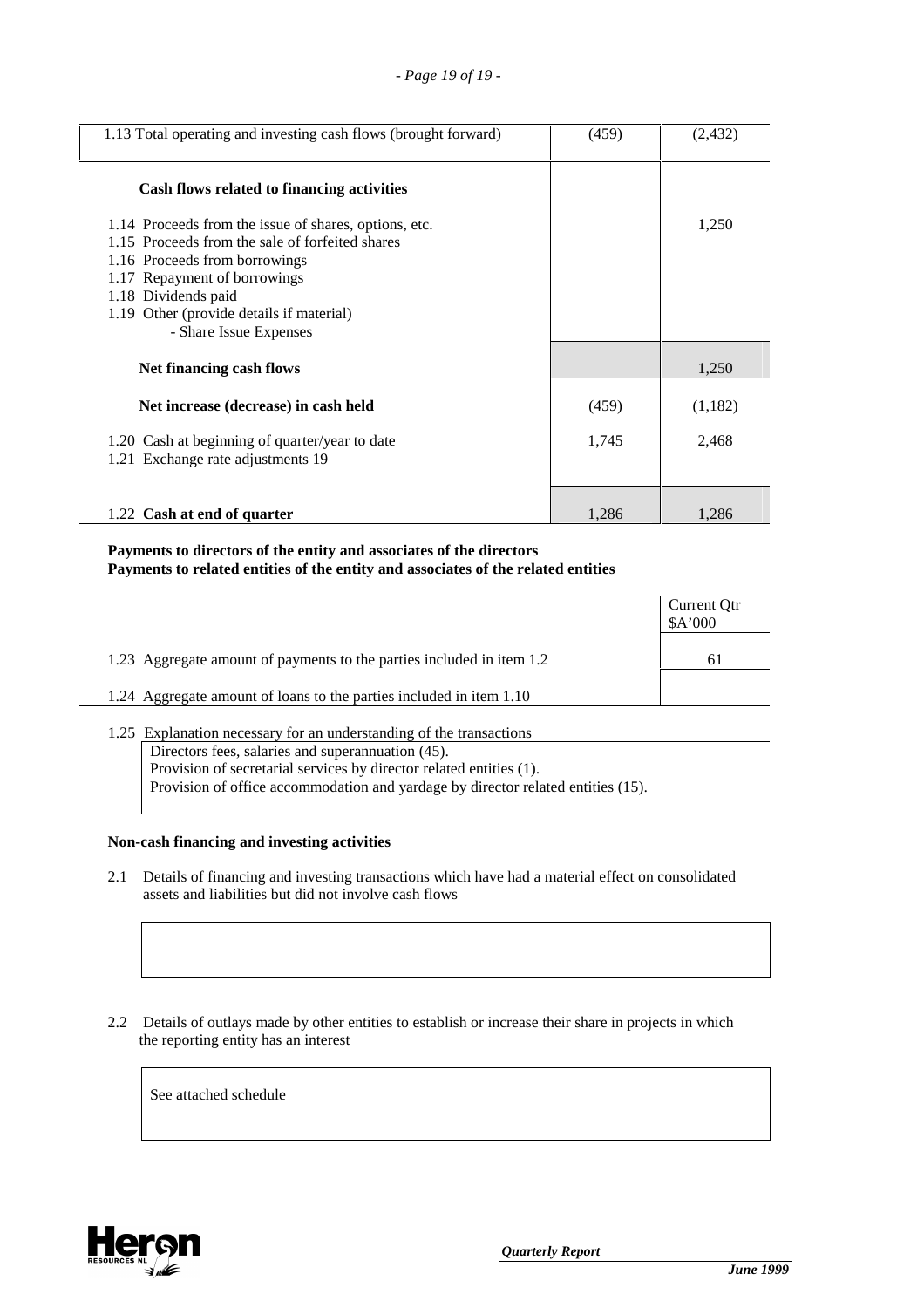## **Financing facilities available**

*Add notes as necessary for an understanding of the position*

|                                 | Amount<br>available<br>\$A'000 | Amount used<br>\$A'000 |
|---------------------------------|--------------------------------|------------------------|
| 3.1 Loan facilities             |                                |                        |
| 3.2 Credit standby arrangements |                                |                        |
|                                 |                                |                        |

#### **Estimated cash outflows for next quarter**

|                                | \$A'000 |
|--------------------------------|---------|
| 4.1 Exploration and evaluation | 450     |
| 4.2 Development                |         |
| <b>Total</b>                   | 450     |

## **Reconciliation of cash**

Reconciliation of cash at the end of the quarter (as shown in the consolidated statement of cash flows) to related items in the accounts as foll

| consolidated statement of cash flows) to related items in the accounts as | Current        | Previous |
|---------------------------------------------------------------------------|----------------|----------|
| follows.                                                                  | <b>Ouarter</b> | Quarter  |
|                                                                           | \$A'000        | \$A'000  |
| 5.1 Cash on hand and at bank                                              |                |          |
|                                                                           | 209            | 68       |
| 5.2 Deposits at call                                                      | 1,077          | 1,677    |
| 5.3 Bank Overdraft                                                        |                |          |
| 5.4 Other (provide details)                                               |                |          |
| <b>Bank Bills</b>                                                         |                |          |
| <b>Total: cash at end of quarter (Item 1.22)</b>                          | 1,286          | 1,745    |
|                                                                           |                |          |

## **Changes in interests in mining tenements**

|                                                                      | Tenement  | Nature of<br>interest    | Interest at             | Interest at              |
|----------------------------------------------------------------------|-----------|--------------------------|-------------------------|--------------------------|
|                                                                      | reference | (note (2))               | beginning of<br>quarter | End of<br><b>Ouarter</b> |
| 6.1 Interests in mining tenements<br>relinquished, reduced or lapsed |           | See attached<br>schedule |                         |                          |
| 6.2 Interests in mining tenements<br>acquired or increased           |           | See attached<br>schedule |                         |                          |

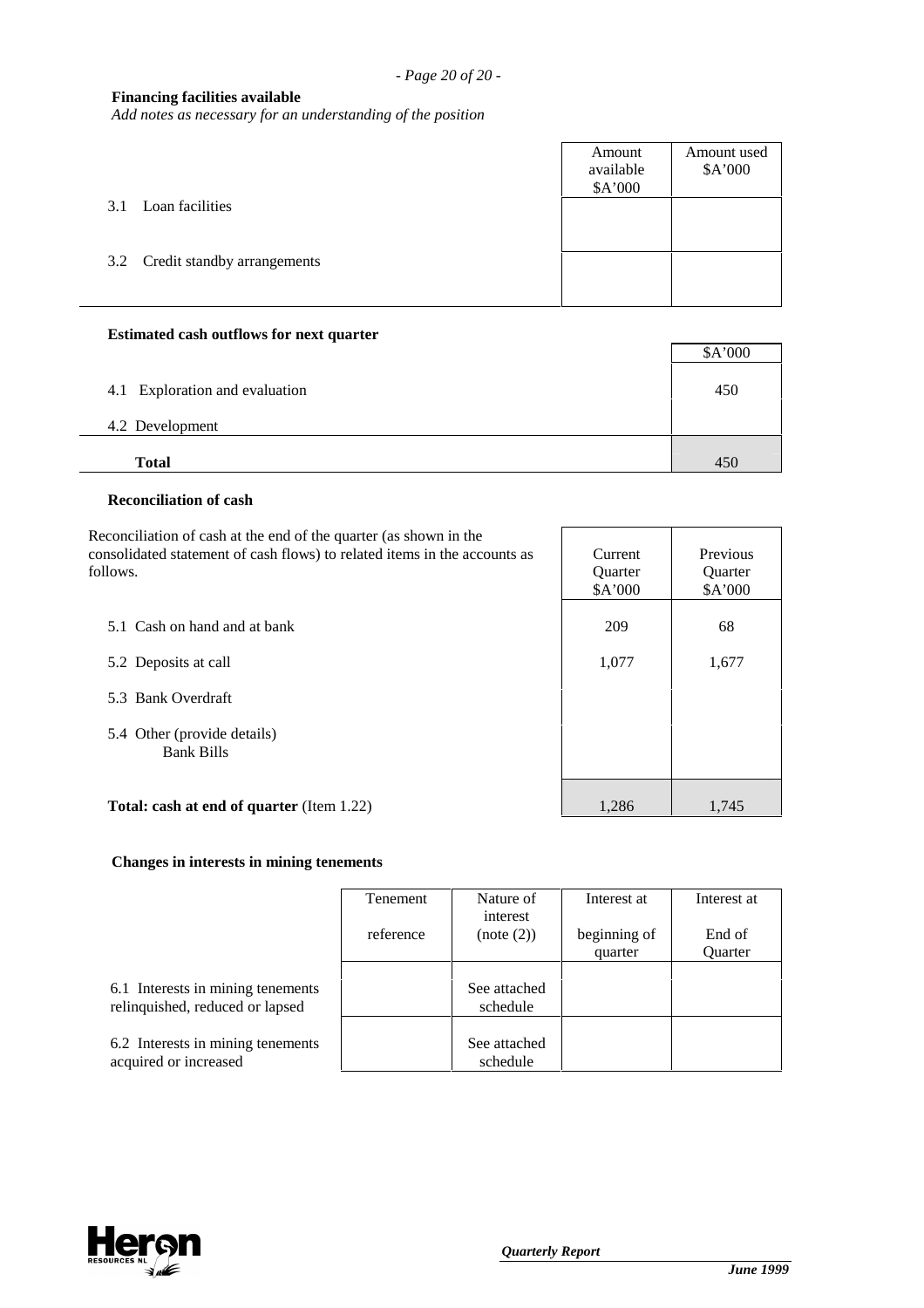# **Issued and quoted securities at end of current quarter**

 *Description includes rate of interest and any redemption or conversion rights together with prices and dates.*

.............................................................................................................................................................

|                                                     | Number Issued                                         | Number quoted                   | Par value                                       | Paid-up value                                                                        |
|-----------------------------------------------------|-------------------------------------------------------|---------------------------------|-------------------------------------------------|--------------------------------------------------------------------------------------|
|                                                     |                                                       |                                 | (cents)                                         | (cents)                                                                              |
| 7.1 Preference securities<br>(description)          |                                                       |                                 |                                                 |                                                                                      |
| 7.2 Issued during quarter                           |                                                       |                                 |                                                 |                                                                                      |
| 7.3 Ordinary securities                             | 69,600,000                                            | 69,600,000                      | 25                                              | 25                                                                                   |
| 7.4 Issued during quarter                           |                                                       |                                 |                                                 |                                                                                      |
| 7.5 Convertible debt<br>securities<br>(description) |                                                       |                                 |                                                 |                                                                                      |
| 7.6 Issued during quarter                           |                                                       |                                 |                                                 |                                                                                      |
| 7.7 Options<br>(description)                        | 10,000,000<br>125,000<br>150,000<br>500,000<br>65,000 | Nil<br>Nil<br>Nil<br>Nil<br>Nil | Exercise<br>Price<br>25<br>25<br>25<br>25<br>25 | Expiry<br>Date<br>30/06/2000<br>28/08/2001<br>01/09/2001<br>15/12/2001<br>05/03/2002 |
| 7.8 Issued during quarter                           |                                                       |                                 |                                                 |                                                                                      |
| 7.9 Exercised during quarter                        |                                                       |                                 |                                                 |                                                                                      |
| 7.10 Expired during quarter                         |                                                       |                                 |                                                 |                                                                                      |
| 7.11 Debentures<br>(totals only)                    |                                                       |                                 |                                                 |                                                                                      |
| 7.12 Unsecured notes<br>(totals only)               |                                                       |                                 |                                                 |                                                                                      |

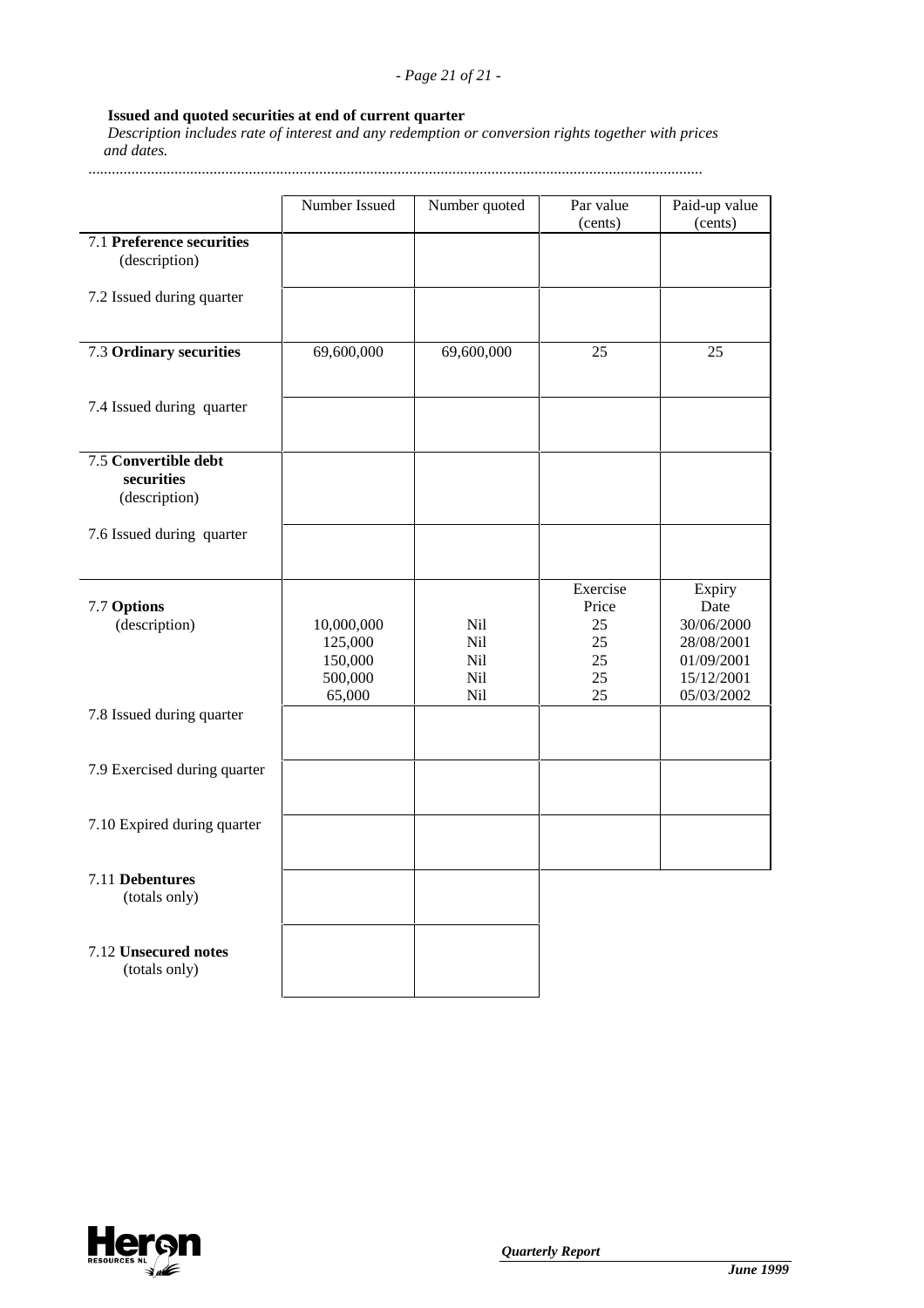### **Compliance 2.2 Details of outlays made by other entities to establish or increase their share in projects in which the reporting entity has an interest.**

- **1.** Golden State Resources NL has the right to earn a 60% equity interest in the Menzies East Joint Venture Project tenements through sole funding the initial \$250,000 of exploration.
- **2.** Metex Resources NL has the right to earn a 70% equity interest in the Laverton Joint Venture Project tenements through sole funding the initial \$500,000 of exploration.
- **3.** Metex Resources NL has the right to earn a 70% equity interest in the Mt Morgans Joint Venture Project tenements through sole funding the initial \$200,000 of exploration.
- **4.** Connemara Gold Mines Pty Limited has the right to earn a 70% equity interest in the Snake Hill Joint Venture Project tenements through sole funding the initial \$300,000 of exploration.
- **5.** Kundana Gold Pty Limited has the right to earn a 50% equity interest in the Mungari Northwest Joint Venture Project tenements through sole funding the initial \$3,000,000 of exploration.
- **6.** Mining Project Investors Pty Limited has the right to earn a 70% equity interest in the Binduli East Joint Venture Project tenements through sole funding the initial \$750,000 of exploration.
- **7.** Delta Gold NL has the right to earn a 75% equity interest in the Blister Dam Joint Venture Project tenements through sole funding the initial \$1,000,000 of exploration
- **8.** Mount Kersey Mining N.L. has the right to earn an 80% equity interest in the Southern Laverton Tectonic Zone Joint Venture Project tenements through sole funding the initial \$1,200,000 of exploration expenditure. Mount Kersey will continue to sole fund exploration until a Decision to Mine is made.
- **9.** Croesus Mining NL has the right to earn an 80% equity interest in the Edjudina and Laverton Joint Venture Project tenements through sole funding the initial \$750,000 of exploration expenditure. Croesus will continue to sole fund exploration until a Decision to Mine is made.
- **10.** Portman Mining has entered into an option to purchase the iron ore rights for the Bungalbin and Mount Jackson Project tenements for \$25,000 and expend \$250,000 on exploration. Heron will retain a 2% FOB royalty on any Iron Ore sold from the tenements, and Heron will retain all other mineral rights.

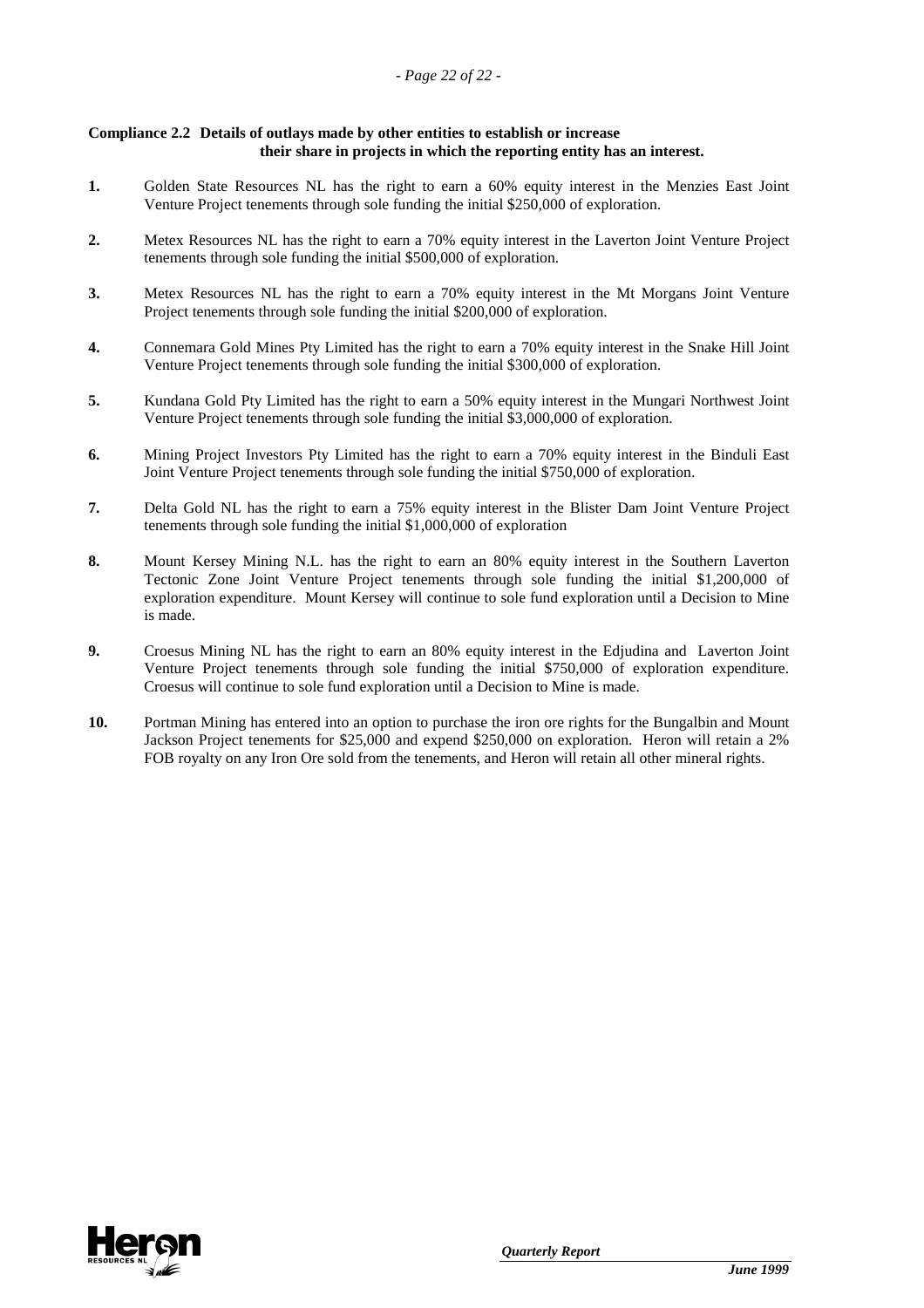## *- Page 23 of 23 -*

# **6.1 Interests in Mining Tenements relinquished, reduced or lapsed**

| <b>Tenement</b><br>Reference | <b>Nature of Interest</b>                                  | <b>Interest</b><br><b>Beginning Quarter</b> | <b>Interest</b><br><b>End of Quarter</b> |
|------------------------------|------------------------------------------------------------|---------------------------------------------|------------------------------------------|
| E28/871                      | Registered Applicant                                       | 100                                         | 0                                        |
| E28/972                      | Registered Applicant                                       | 100                                         | $\boldsymbol{0}$                         |
| E28/973                      | Registered Applicant                                       | 100                                         | $\boldsymbol{0}$                         |
| E28/975                      | Registered Applicant                                       | 100                                         | $\mathbf{0}$                             |
| E38/1138                     | Registered Applicant                                       | 100                                         | $\boldsymbol{0}$                         |
| E39/550                      | Registered Applicant                                       | 100                                         | $\boldsymbol{0}$                         |
| E39/669                      | Registered Applicant                                       | 100                                         | $\boldsymbol{0}$                         |
| E39/692                      | Registered Applicant                                       | 100                                         | $\boldsymbol{0}$                         |
| E39/760                      | Registered Applicant                                       | 100                                         | $\boldsymbol{0}$                         |
| E77/897                      | Registered Applicant                                       | 100                                         | $\boldsymbol{0}$                         |
| E77/918                      | Registered Applicant                                       | 100                                         | $\boldsymbol{0}$                         |
| E77/945                      | Registered Applicant                                       | 100                                         | $\boldsymbol{0}$                         |
| E77/971                      | Registered Applicant                                       | 100                                         | $\boldsymbol{0}$                         |
| E77/972                      | Registered Applicant                                       | 100                                         | $\boldsymbol{0}$                         |
| 6.2                          | <b>Interests in Mining Tenements acquired or increased</b> |                                             |                                          |
| E25/216                      | Registered Applicant                                       | $\boldsymbol{0}$                            | 100                                      |
| E25/222                      | Registered Applicant                                       | $\boldsymbol{0}$                            | 100                                      |
| E28/1056                     | Registered Applicant                                       | $\boldsymbol{0}$                            | 100                                      |
| E29/147                      | Sale Agreement                                             | $\boldsymbol{0}$                            | 100                                      |
| E29/462                      | Sale Agreement                                             | $\boldsymbol{0}$                            | 100                                      |
| E31/139                      | Sale Agreement                                             | 70                                          | 100                                      |
| E31/143                      | Sale Agreement                                             | 70                                          | 100                                      |
| E31/145                      | Sale Agreement                                             | 70                                          | 100                                      |
| E31/164                      | Sale Agreement                                             | 70                                          | 100                                      |
| E31/489                      | Registered Applicant                                       | $\boldsymbol{0}$                            | 100                                      |
| E31/494                      | Registered Applicant                                       | $\boldsymbol{0}$                            | 100                                      |
| E39/357                      | Sale Agreement                                             | 70                                          | 100                                      |
| E39/390                      | Sale Agreement                                             | 70                                          | 100                                      |
| E39/509                      | Sale Agreement                                             | 70                                          | 100                                      |
| E39/813                      | Registered Applicant                                       | $\boldsymbol{0}$                            | 100                                      |
| E39/820                      | Registered Applicant                                       | $\boldsymbol{0}$                            | 100                                      |
| E69/1492                     | Registered Applicant                                       | $\boldsymbol{0}$                            | 100                                      |
| E69/1493                     | <b>Registered Applicant</b>                                | $\boldsymbol{0}$                            | 100                                      |
| E77/971                      | Registered Applicant                                       | $\boldsymbol{0}$                            | 100                                      |
| E77/972                      | Registered Applicant                                       | $\boldsymbol{0}$                            | 100                                      |
| E77/975                      | Registered Applicant                                       | $\boldsymbol{0}$                            | 100                                      |
| E77/976                      | Registered Applicant                                       | $\boldsymbol{0}$                            | 100                                      |
| E77/978                      | Registered Applicant                                       | $\boldsymbol{0}$                            | 100                                      |
| E77/971                      | Registered Applicant                                       | $\boldsymbol{0}$                            | 100                                      |
| E77/972                      | Registered Applicant                                       | $\boldsymbol{0}$                            | 100                                      |
| E77/975                      | Registered Applicant                                       | $\boldsymbol{0}$                            | 100                                      |
| E77/976                      | Registered Applicant                                       | $\boldsymbol{0}$                            | 100                                      |
| M28/230                      | Registered Applicant                                       | $\boldsymbol{0}$                            | 100                                      |